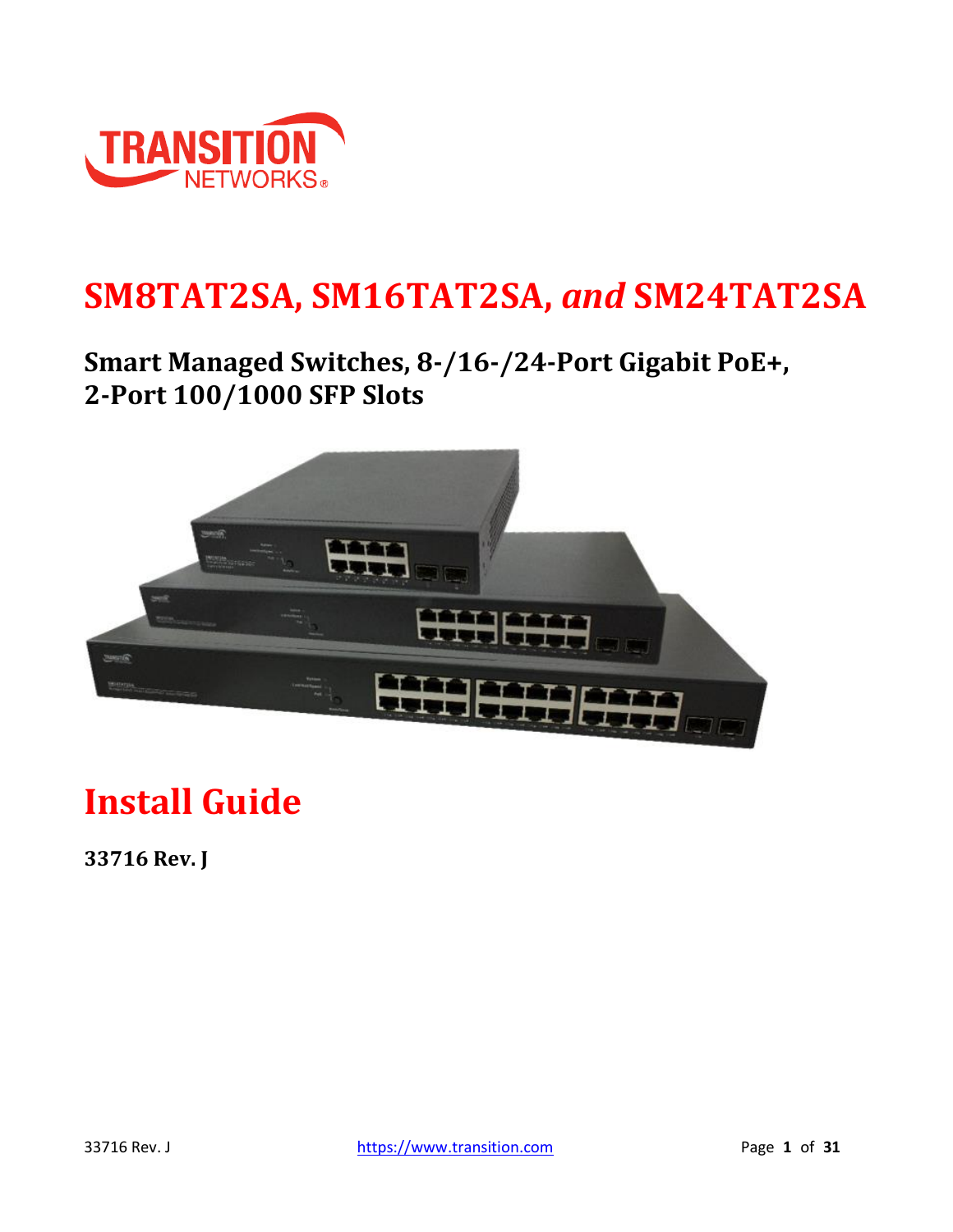### **Trademarks**

All trademarks and registered trademarks are the property of their respective owners.

### **Copyright Notice/Restrictions**

Copyright © 2017-2021 Transition Networks. All rights reserved. No part of this work may be reproduced or used in any form or by any means (graphic, electronic or mechanical) without written permission from Transition Networks. Printed in the U.S.A.

### **SMxTAT2SA Install Guide 33716 Rev. J**

### **Contact Information**

Transition Networks 10900 Red Circle Drive Minnetonka, MN 55343 USA tel: +1.952.941.7600 | toll free: 1.800.526.9267 | fax: 952.941.2322 [sales@transition.com](mailto:sales@transition.com) | [techsupport@transition.com](mailto:techsupport@transition.com) | [customerservice@transition.com](mailto:customerservice@transition.com)

### **Revision History**

| <b>Rev</b> | Date    | <b>Description</b>                                                                                                                                                                                                                                                                                                                                                                                                                                                      |  |  |
|------------|---------|-------------------------------------------------------------------------------------------------------------------------------------------------------------------------------------------------------------------------------------------------------------------------------------------------------------------------------------------------------------------------------------------------------------------------------------------------------------------------|--|--|
| E          | 8/29/19 | Update for FW v1.02.1398 and v1.02.1409. Update Surge Suppression spec and add<br>UL Safety.                                                                                                                                                                                                                                                                                                                                                                            |  |  |
| F          | 11/4/19 | Update compliance information.                                                                                                                                                                                                                                                                                                                                                                                                                                          |  |  |
| G          | 8/26/20 | FW v1.03.1490: add SMTP feature, SHA256 Password Encoding; RADIUS and TACACS<br>Key use AES256 encryption on show running config. Update DoC.                                                                                                                                                                                                                                                                                                                           |  |  |
| н          | 3/31/21 | FW v1.04.0009: Add PoE Auto Checking "AutoFill" feature to Web UI. Add Maximum<br>Frame Size setting per System in Port Config. Modify name "Non-stop PoE" to<br>"Always-On PoE" and add "Always-On PoE" in mib.                                                                                                                                                                                                                                                        |  |  |
|            | 7/28/21 | FW v1.04.0020: Add PING and Traceroute API commands and add API support for<br>"copy startup-config to running-config" in replace mode. Fix first time wizard DNS<br>field, add timezone in syslog time format, add Always-On PoE in mib, Add 5 API<br>commands and fix 8 API commands. Fix LLDP neighbor management address issue<br>and PoE Mode field issue after IP camera reboot. Update Safety certification from<br>EN60950 or IEC60950 to IEC62368-1/EN62368-1. |  |  |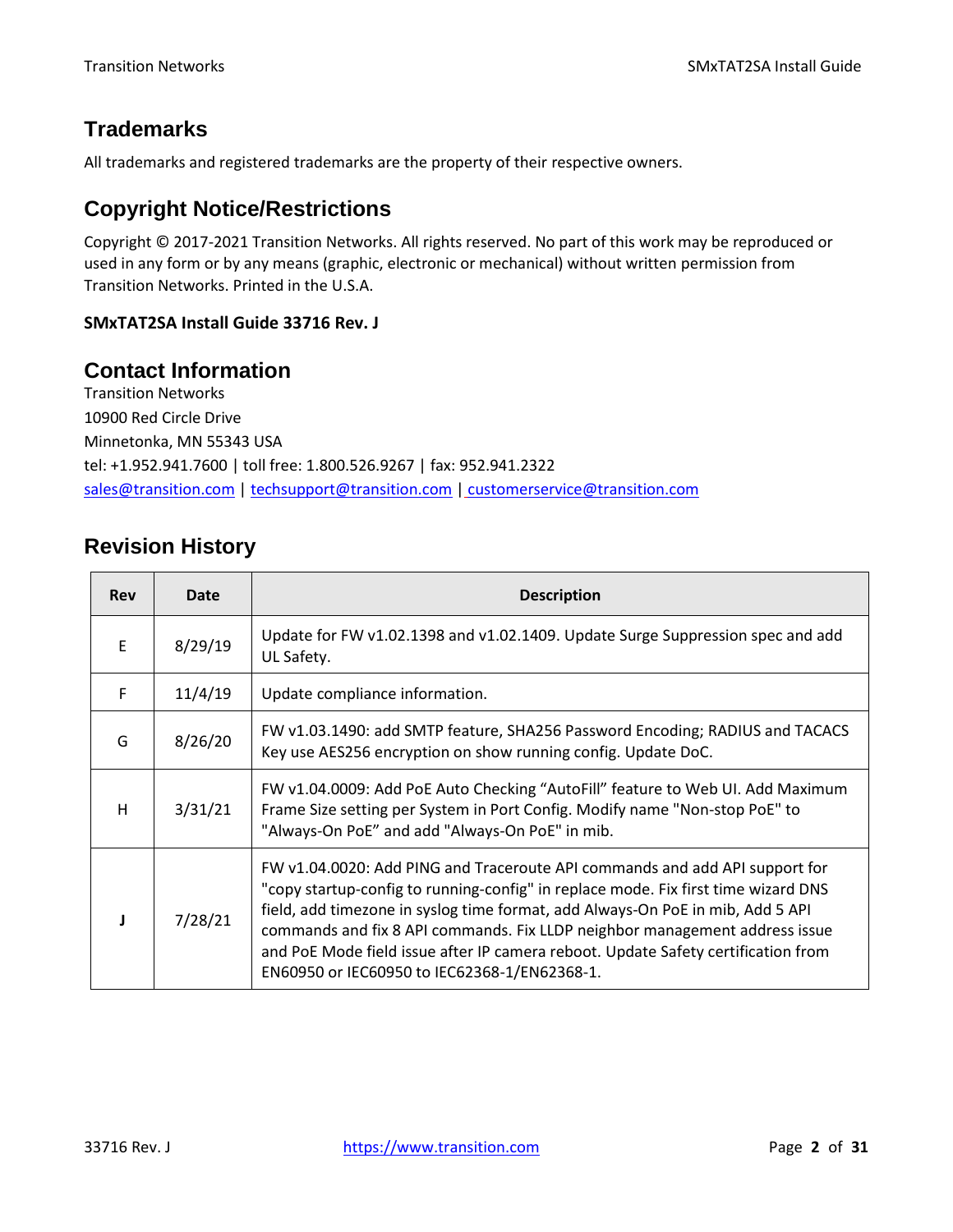### **Cautions and Warnings**

### **Definitions**

**Cautions** indicate that there is the possibility of poor equipment performance or potential damage to the equipment. **Warnings** indicate that there is the possibility of injury to person.

Cautions and Warnings appear here and may appear throughout this manual where appropriate. Failure to read and understand the information identified by this symbol could result in poor equipment performance, damage to the equipment, or injury to persons.

### **Cautions**

While installing or servicing the power module, wear a grounding device and observe all electrostatic discharge precautions. Failure to observe this caution could result in damage to, or failure of the power module.

#### **Warnings**



**Warning**: Do not connect the power module to an external power source before installing it into the chassis. Failure to observe this warning could result in an electrical shock, even death.

**WARNING**: Equipment grounding is vital to ensure safe operation. The installer must ensure that the power module is properly grounded during and after installation. Failure to observe this warning could result in an electric shock, even death.

**WARNING**: A readily accessible, suitable National Electrical Code (NEC) or local electrical code approved disconnect device and branch-circuit protector must be part of the building's installed wiring to accommodate permanently connected equipment. Failure to observe this warning could result in an electric shock, even death. **WARNING**: Turn any external power source OFF and ensure that the power module is disconnected from the external power source before performing any maintenance. Failure to observe this warning could result in an electrical shock, even death.

**WARNING**: Ensure that the disconnect device for the external power source is OPEN *(turned OFF)* before disconnecting or connecting the power leads to the power module. Failure to observe this warning could result in an electric shock, even death.

See Electrical Safety Warnings on page [30](#page-29-0) for Electrical Safety Warnings translated into multiple languages.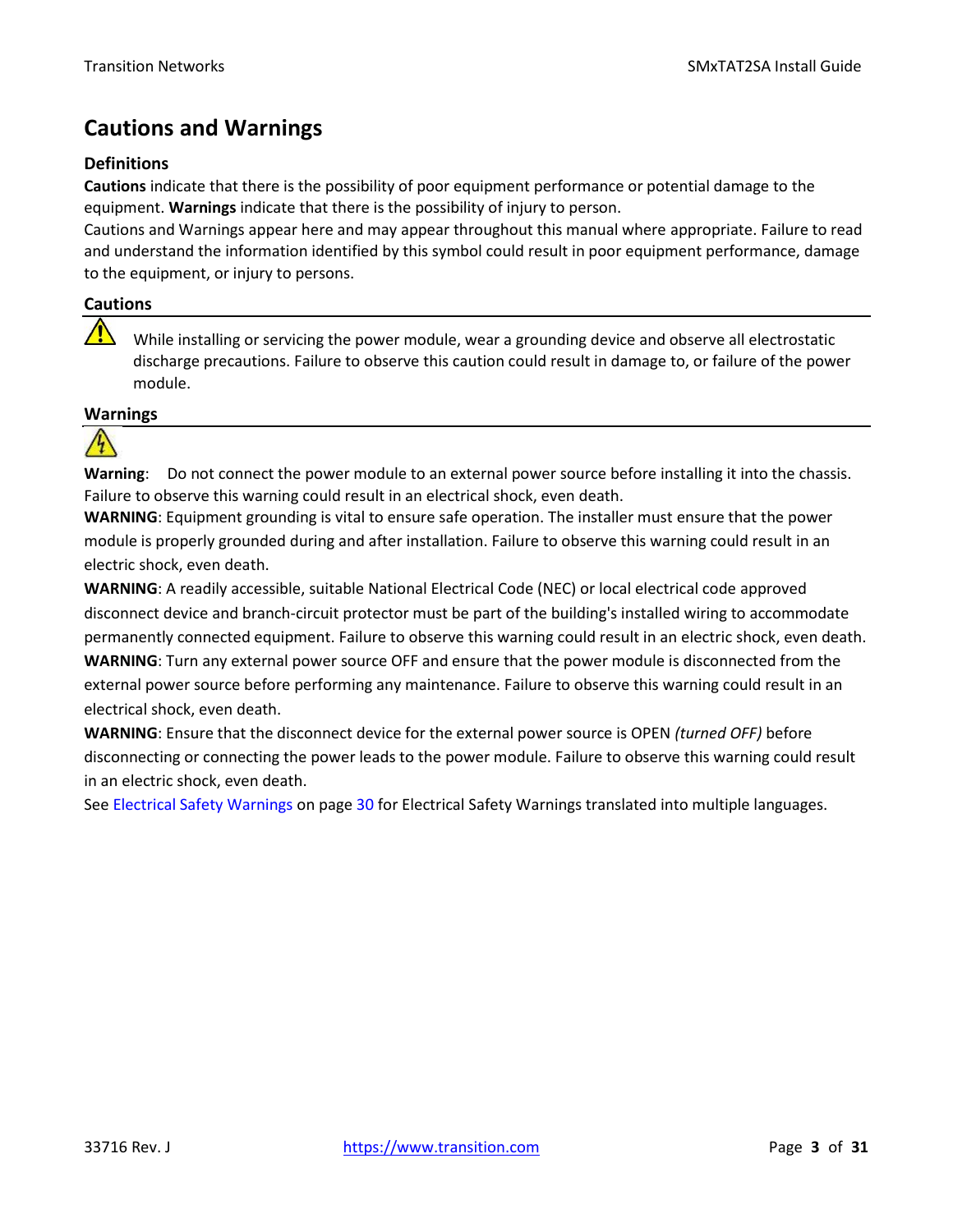### **Contents**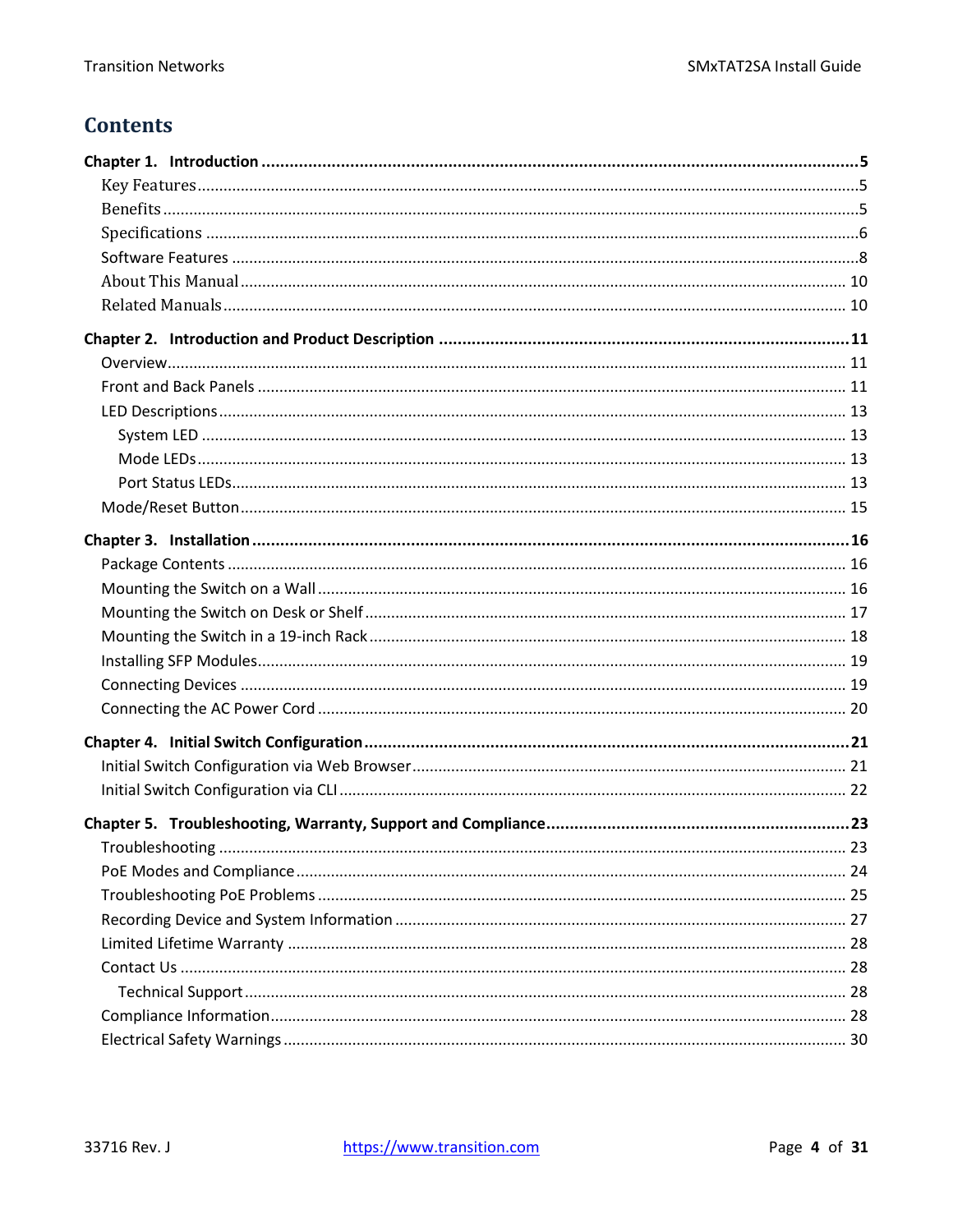### <span id="page-4-0"></span>**Chapter 1. Introduction**

The SMxTAT2SA Smart Managed GbE PoE+ switch is the next-generation Ethernet switch offering powerful L2 features with better functionality and usability. It delivers cost-effective business and transport Ethernet services via fiber or copper connections.

The SMxTAT2SA delivers 8/16/24 (10M/100M/1G) RJ45 ports with 8 PoE+ ports (supports 802.3 at/af and total up to 130W on the SM8TAT2SA) and 2 GbE SFP ports. The SMxTAT2SA provides high hardware performance and environment flexibility for SMBs and Enterprises.

The embedded Device Managed System (DMS) feature makes the switch easy to use, configure, install, and troubleshoot in the video surveillance, wireless access, and other SMBs and Enterprises applications. The SMxTAT2SA delivers management simplicity, better user experience, and lowest total cost of ownership.

### <span id="page-4-1"></span>**Key Features**

- ⚫ 'Smart managed' features provide easier manageability, basic security, and QoS
- ⚫ Built in Device Management System (DMS); Graphical Monitoring, Traffic Monitoring, Troubleshooting
- ⚫ DHCP Server, DHCP statistics, DHCP relay option 82, DHCP relay statistic
- PoE Port configuration and scheduling
- IEEE 802.3af/at Power over Ethernet (PoE); Auto Power Reset and Always on PoE
- ⚫ IEEE 802.3az EEE Energy Efficient Ethernet standard for Green Ethernet
- Support Jumbo Frame up to 9K bytes
- ⚫ RADIUS, TACACS+ Authentication
- ⚫ LLDP (Link Layer Discovery Protocol)

### <span id="page-4-2"></span>**Benefits**

**Cost-effective Ethernet Switch for Enterprise-class**: The switch delivers advanced functionality in a smart managed switch including DHCP client, IGMP, LLDP, etc. It has security features such as IEEE 802.1x to protect your network from unauthorized access. It helps you build on the switch's market-leading price/performance and provides ease of use for enterprise and SMB deployments.

**Easy to Install, Configure and Troubleshoot via DMS**: The Device Management System (DMS) provides embedded functions to facilitate devices management at anytime and anywhere. Its user-friendly interface helps you manage devices intuitively. It supports various IP device types (e.g. PC, IP-phone, IP-camera, WAP) to enhance manageability and save time/cost during installation/maintenance stages.

**Lower TCO with EEE Design**: The switch is designed to help companies save power and reduce TCO (Total Cost of Ownership) by Energy Efficient Ethernet (IEEE 802.3az). It can be used to build a green Ethernet networking environment.

**Advanced Power over Ethernet Management**: The model includes PoE+ options to power IP devices with power-saving features like Power scheduling and PoE configuration.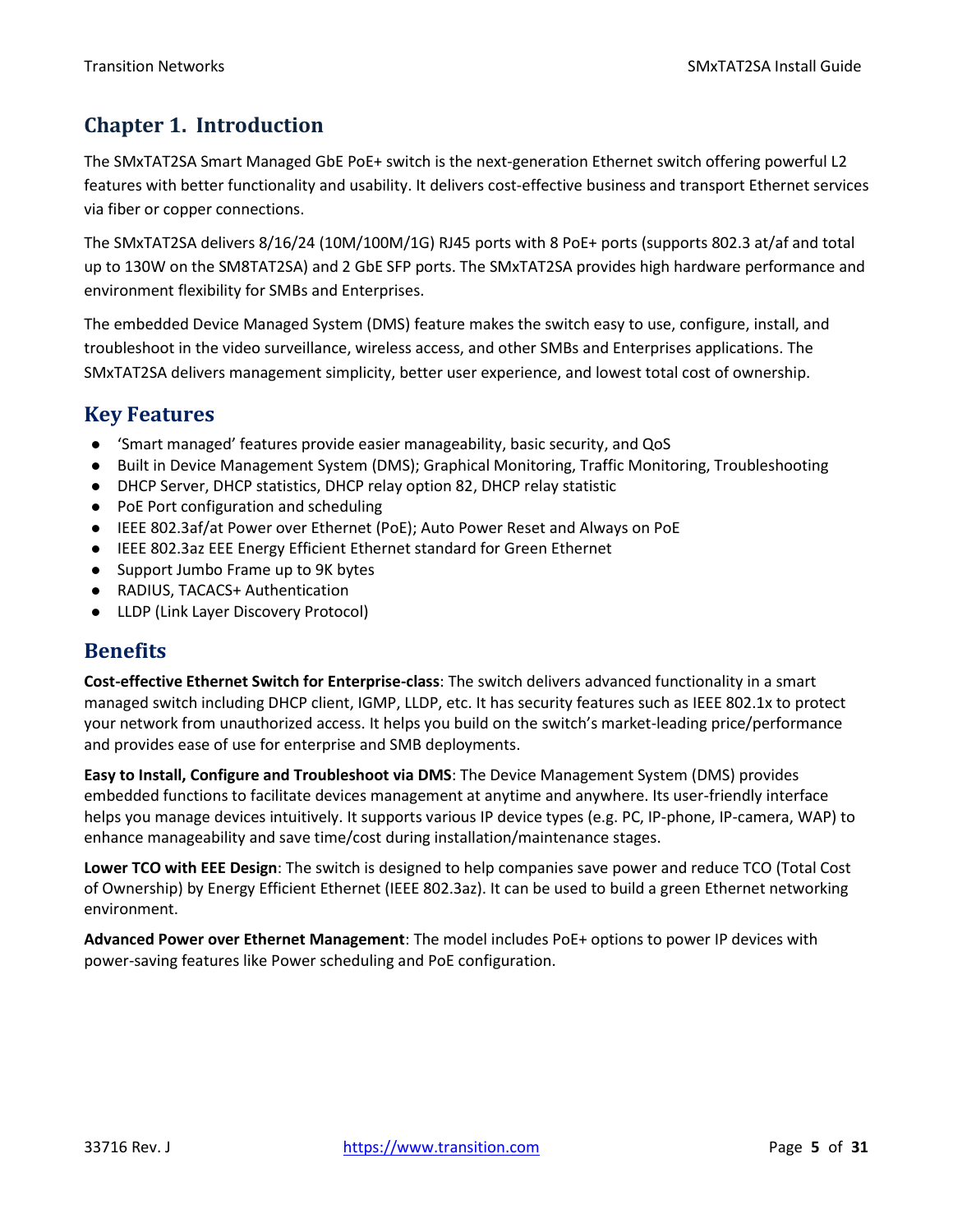### <span id="page-5-0"></span>**Specifications**

### **Models**

This manual documents three similar models as described below. The models differ mainly in port count. Model differences are noted where applicable throughout this manual.

| <b>Model</b>                                                                                                                                                                                                                                                                                                                                 | <b>Description</b>                                                                                                                                                                                                                                                                                                       |  |
|----------------------------------------------------------------------------------------------------------------------------------------------------------------------------------------------------------------------------------------------------------------------------------------------------------------------------------------------|--------------------------------------------------------------------------------------------------------------------------------------------------------------------------------------------------------------------------------------------------------------------------------------------------------------------------|--|
| SM8TAT2SA                                                                                                                                                                                                                                                                                                                                    | Smart Managed PoE+ layer 2 Switch with 20Gbps switching capacity and Smart<br>management (Web GUI, SNMP, Telnet, CLI); PoE scheduling, APR, and DMS feature support.<br>Port support description: Eight 10/100/1000Base-T + two 100/1000 SFP Slots. Includes 19"<br>rack mount brackets and country specific power cord. |  |
| Smart Managed PoE+ layer 2 Switch with 36Gbps switching capacity and Smart<br>management (Web GUI, SNMP, Telnet, CLI); PoE scheduling, APR, and DMS feature support.<br>SM16TAT2SA<br>Port support description: Sixteen 10/100/1000Base-T + two 100/1000 SFP Slots. Includes<br>19" rack mount brackets and country specific power cord.     |                                                                                                                                                                                                                                                                                                                          |  |
| Smart Managed PoE+ layer 2 Switch with 52Gbps switching capacity and Smart<br>management (Web GUI, SNMP, Telnet, CLI); PoE scheduling, APR, and DMS feature support.<br>SM24TAT2SA<br>Port support description: Twenty-four 10/100/1000Base-T + two 100/1000 SFP Slots.<br>Includes 19" rack mount brackets and country specific power cord. |                                                                                                                                                                                                                                                                                                                          |  |

### **Port Configuration**

| <b>Total Ports</b> | RJ45 (10M/100M/1G) | <b>Uplinks (100M/1G)</b> | <b>Telnet</b>     |
|--------------------|--------------------|--------------------------|-------------------|
| $SM8TAT2SA = 10$   |                    | 2 SFP                    | Via any RJ45 port |
| $SM16TAT2SA = 18$  | 16                 | 2 SFP                    | Via any RJ45 port |
| $SM24TAT2SA = 26$  | 24                 | 2 SFP                    | Via any RJ45 port |

### **Hardware Performance**

| <b>Model</b> | <b>Forwarding</b><br><b>Capacity (Mbps)</b> | <b>Switching</b><br><b>Capacity (Gbps)</b> | <b>Mac Table</b><br>(K) | <b>Jumbo Frames</b><br>(Bytes) |
|--------------|---------------------------------------------|--------------------------------------------|-------------------------|--------------------------------|
| SM8TAT2SA    | 14.88                                       | 20                                         |                         | 9216                           |
| SM16TAT2SA   | 26.784                                      | 36                                         |                         | 9216                           |
| SM24TAT2SA   | 38.688                                      | 52                                         |                         | 9216                           |

### **Environmental Range**

| <b>Operating Temperature</b> |                 |                       | <b>Storage Temperature</b> | <b>Operating Humidity</b> |         | <b>Altitude</b> |
|------------------------------|-----------------|-----------------------|----------------------------|---------------------------|---------|-----------------|
| Fahrenheit                   | Centigrade      | Fahrenheit            | Centigrade                 | 10% to 90%<br>non-        | Feet    | <b>Meters</b>   |
| 32 to 122 <sup>o</sup>       | 0 to $50^\circ$ | $-4$ to $158^{\circ}$ | $-20$ to $70^{\circ}$      | condensing                | < 10000 | $<$ 3000        |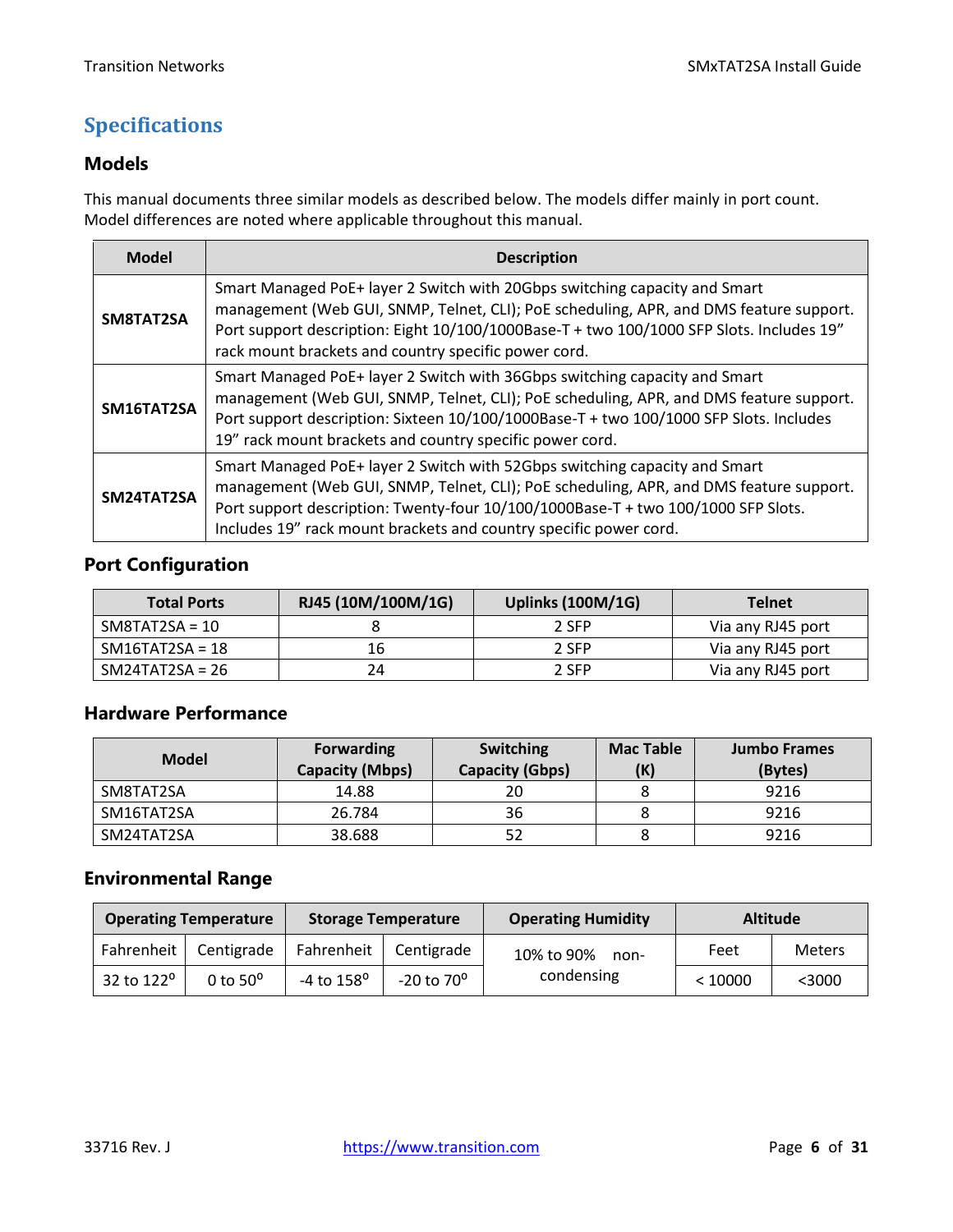### **Dimensions, Weights, Mounting**

|              |                    | <b>Dimensions (WxHxD)</b>   |                  | Weight        |                      |
|--------------|--------------------|-----------------------------|------------------|---------------|----------------------|
| <b>Model</b> | <b>Millimeters</b> | <b>Inches</b>               | <b>Kilograms</b> | <b>Pounds</b> | <b>Mounting Type</b> |
| SM8TAT2SA    | 220 x 44 x 242     | $8.6 \times 1.7 \times 9.5$ | 2.0              | 4.4           | Desktop, Wall, Rack  |
| SM16TAT2SA   | 442x 44x 211       | 17.4x 1.7x 8.3              | 3.0              | 6.6           | Desktop, Wall, Rack  |
| SM24TAT2SA   | 442x 44x 211       | 17.4x 1.7x 8.3              | 3.0              | 6.6           | Desktop, Wall, Rack  |

### **Voltage and Frequency**

| <b>AC Input Voltage and Frequency</b> |                                                                         |  |  |
|---------------------------------------|-------------------------------------------------------------------------|--|--|
| Voltage<br>100-240 VAC                |                                                                         |  |  |
| Frequency                             | $50^{\circ}60$ Hz                                                       |  |  |
| Surge Suppression                     | 6KV before FW v 1.02.1409                                               |  |  |
|                                       | 802.3at PoE isolation and online Surge protection 1KV at FW v 1.02.1409 |  |  |

#### **PoE Power**

| <b>Model</b> | <b>PoE Support</b>                                                                                                                                                                  |  |  |
|--------------|-------------------------------------------------------------------------------------------------------------------------------------------------------------------------------------|--|--|
| SM8TAT2SA    | Max PoE budget 130 Watts; 30 Watts for (4) ports simultaneously; 15.4 Watts for (8)<br>ports simultaneously. Each of ports 1 - 8 support PoE/ PoE+ within available PoE<br>Power.   |  |  |
| SM16TAT2SA   | Max PoE budget 250 Watts; 30 Watts for (8) ports simultaneously; 15.4 Watts for<br>(16) ports simultaneously. Each of ports 1 - 16 support PoE/PoE+ within available<br>PoE Power.  |  |  |
| SM24TAT2SA   | Max PoE budget 370 Watts; 30 Watts for (12) ports simultaneously; 15.4 Watts for<br>(24) ports simultaneously. Each of ports 1 - 24 support PoE/PoE+ within available<br>PoE Power. |  |  |

### **Power Consumption**

| <b>Power Consumption</b> | <b>Without PoE</b> | <b>Full Load with PoE</b> |
|--------------------------|--------------------|---------------------------|
| SM8TAT2SA                | 14 Watts           | 147 Watts                 |
| SM16TAT2SA               | 42 Watts           | 296 Watts                 |
| SM24TAT2SA               | 45 Watts           | 438 Watts                 |

### **MTBF**

| SM8TAT2SA  | GB, GC - Ground Benign, Controlled 25°C | 589,202 Hrs. |
|------------|-----------------------------------------|--------------|
|            | GB, GC - Ground Benign, Controlled 50°C | 248,902 Hrs. |
| SM16TAT2SA | GB, GC - Ground Benign, Controlled 25°C | 277,472 Hrs. |
|            | GB, GC - Ground Benign, Controlled 50°C | 107,951 Hrs. |
| SM24TAT2SA | GB, GC - Ground Benign, Controlled 25°C | 322,718 Hrs. |
|            | GB, GC - Ground Benign, Controlled 50°C | 115,156 Hrs. |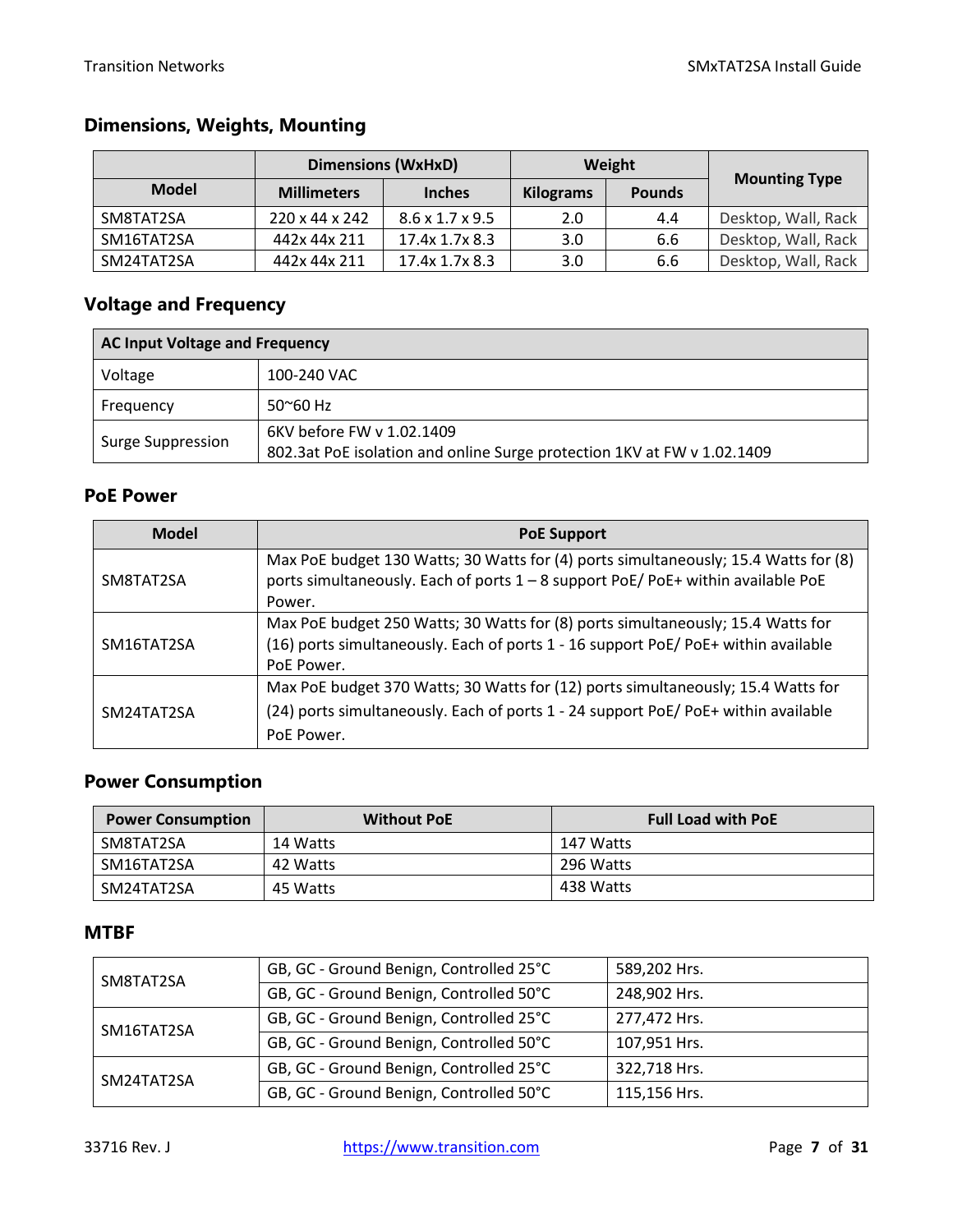٦

### **Certifications**

**Electromagnetic Emissions (EMC) and Safety**

EMC: CE, FCC Part 15 Class A

Safety: IEC62368-1/EN62368-1, UL Listed

#### <span id="page-7-0"></span>**Software Features Layer 2 Switching**

| Layer 2 Switching                      |                                                                                                                                                                                                                                                                             |
|----------------------------------------|-----------------------------------------------------------------------------------------------------------------------------------------------------------------------------------------------------------------------------------------------------------------------------|
| <b>Spanning Tree</b><br>Protocol (STP) | Standard Spanning Tree 802.1d<br>Rapid Spanning Tree (RSTP) 802.1w<br>Multiple Spanning Tree (MSTP) 802.1s                                                                                                                                                                  |
| Trunking                               | Link Aggregation Control Protocol (LACP) IEEE 802.3ad<br>$\bullet$<br>Static aggregation                                                                                                                                                                                    |
| <b>VLAN</b>                            | Supports up to 4K VLANs simultaneously (out of 4096 VLAN IDs).<br>Port-based VLAN; 802.1Q tag-based VLAN; Protocol based VLAN; IP subnet-based<br>VLAN; Private VLAN Edge (PVE); MAC-based VLAN; Q-in-Q (double tag) VLAN;<br><b>GARP VLAN Registration Protocol (GVRP)</b> |
| <b>DHCP Relay</b>                      | Relay of DHCP traffic to DHCP server in different VLAN<br>$\bullet$<br>Works with DHCP Option 82                                                                                                                                                                            |
| IGMP v1/v2<br>Snooping                 | IGMP limits bandwidth-intensive multicast traffic to only the requesters. Supports<br>1024 multicast groups.                                                                                                                                                                |
| <b>IGMP Querier</b>                    | IGMP querier is used to support a Layer 2 multicast domain of snooping switches in<br>the absence of a multicast router                                                                                                                                                     |
| <b>IGMP Proxy</b>                      | IGMP snooping with proxy reporting or report suppression actively filters IGMP<br>packets in order to reduce load on the multicast router                                                                                                                                   |
| MLD $v1/v2$<br>Snooping                | Delivers IPv6 multicast packets only to the required receivers                                                                                                                                                                                                              |
| <b>Multicast VLAN</b><br>Registration  | MVR uses a dedicated manually configured VLAN, called the multicast VLAN, to<br>forward multicast traffic over Layer 2 network in conjunction with IGMP snooping                                                                                                            |
| <b>Security</b>                        |                                                                                                                                                                                                                                                                             |
| <b>Secure Sockets</b><br>Layer (SSL)   | SSL encrypts the http traffic, allowing advanced secure access to the browser-based<br>management GUI in the switch                                                                                                                                                         |
| <b>IEEE 802.1X</b>                     | IEEE802.1X: RADIUS authentication, authorization and accounting, MD5 hash, guest<br>$\bullet$<br>VLAN, single/multiple host mode and single/multiple sessions<br>Supports IGMP-RADIUS based 802.1X<br><b>Dynamic VLAN assignment</b>                                        |
| Layer 2 Isolation<br>Private VLAN Edge | PVE (also known as protected ports) provides L2 isolation between clients in the same<br><b>VLAN.</b> Supports multiple uplinks                                                                                                                                             |
| Port Security                          | Locks MAC addresses to ports and limits the number of learned MAC address                                                                                                                                                                                                   |
| IP Source Guard                        | Prevents illegal IP address from accessing to specific port in the switch                                                                                                                                                                                                   |
| <b>RADIUS</b>                          | Supports RADIUS authentication switch as a client                                                                                                                                                                                                                           |
| TACACS+                                | Up to 5 TACACS+ servers are supported                                                                                                                                                                                                                                       |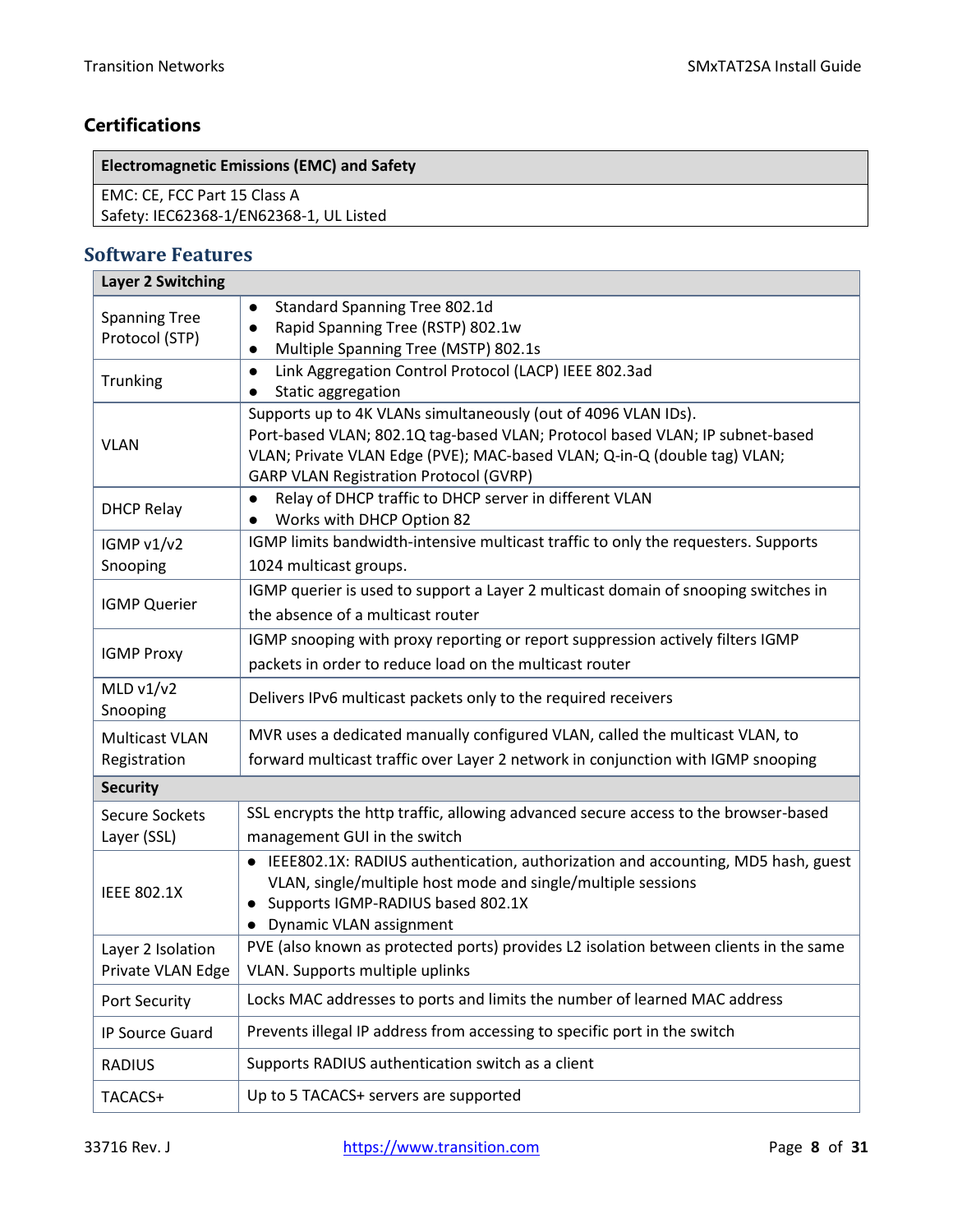| <b>Storm Control</b>                  | Prevents traffic on a LAN from being disrupted by a broadcast, multicast, or unicast                                                                                                                                                                                                        |  |  |  |  |
|---------------------------------------|---------------------------------------------------------------------------------------------------------------------------------------------------------------------------------------------------------------------------------------------------------------------------------------------|--|--|--|--|
|                                       | storm on a port                                                                                                                                                                                                                                                                             |  |  |  |  |
| <b>DHCP Snooping</b>                  | A feature acts as a firewall between untrusted hosts and trusted DHCP servers                                                                                                                                                                                                               |  |  |  |  |
| Loop Protection                       | Prevents unknown unicast, broadcast, multicast loops in Layer 2 switching.                                                                                                                                                                                                                  |  |  |  |  |
| <b>Quality of Service (QoS)</b>       |                                                                                                                                                                                                                                                                                             |  |  |  |  |
| Hardware Queue                        | Supports 8 hardware queues                                                                                                                                                                                                                                                                  |  |  |  |  |
| Scheduling                            | Strict priority and weighted round-robin (WRR)<br>Queue assignment based on DSCP and class of service                                                                                                                                                                                       |  |  |  |  |
| Classification                        | Port based<br>$\bullet$<br>802.1p VLAN priority based                                                                                                                                                                                                                                       |  |  |  |  |
| <b>Rate Limiting</b>                  | Ingress policer<br>$\bullet$<br>Egress shaping and rate control<br>Per port                                                                                                                                                                                                                 |  |  |  |  |
| <b>Management</b>                     |                                                                                                                                                                                                                                                                                             |  |  |  |  |
| Port Mirroring                        | Traffic on a port can be mirrored to another port for analysis with a network analyzer<br>or RMON probe. Up to N-1 (N is Switch's Ports) ports can be mirrored to a single<br>destination port. A single session is supported.                                                              |  |  |  |  |
| <b>IEEE 802.1ab</b><br>(LLDP)         | Used by network devices for advertising their identities, capabilities, and neighbors on<br>an IEEE 802ab local area network. Support LLDP-MED extensions.                                                                                                                                  |  |  |  |  |
| Web GUI                               | Built-in switch configuration utility for browser-based device configuration                                                                                                                                                                                                                |  |  |  |  |
| Dual Image                            | Independent primary and secondary images for backup while upgrading                                                                                                                                                                                                                         |  |  |  |  |
| UPnP                                  | Universal Plug and Play enables device-to-device interoperability                                                                                                                                                                                                                           |  |  |  |  |
| <b>DHCP Server</b>                    | Support DHCP server to assign IP to DHCP clients                                                                                                                                                                                                                                            |  |  |  |  |
| <b>SNMP</b>                           | SNMP v1, v2c, v3 with traps, and SNMP v 3 user-based security model (USM)                                                                                                                                                                                                                   |  |  |  |  |
| Firmware<br>Upgrade                   | Web browser upgrade (HTTP/ HTTPs) and TFTP                                                                                                                                                                                                                                                  |  |  |  |  |
| <b>NTP</b>                            | Network Time Protocol (NTP) is a networking protocol for clock synchronization<br>between computer systems over packet-switched                                                                                                                                                             |  |  |  |  |
| Other<br>Management                   | HTTP/HTTPs; DHCP Client; Cable Diagnostics; Syslog; IPv6 Management, SMTP                                                                                                                                                                                                                   |  |  |  |  |
| <b>Device Management System (DMS)</b> |                                                                                                                                                                                                                                                                                             |  |  |  |  |
| Graphical<br>Monitoring               | Topology view: Support intuitive way to configure and manage switches and devices with<br>visual relations.<br>Floor view: Easily drag and drop PoE devices and help you to build smart workforces.<br>Map view: Efficiently drag and drop devices and monitor surroundings on Google maps. |  |  |  |  |
| Find My Switch                        | The front panel LEDs flash for 15 seconds to visually identify the switch.                                                                                                                                                                                                                  |  |  |  |  |
| <b>Traffic Monitoring</b>             | Display visual chart of network traffic of all devices and monitor every port at any time.                                                                                                                                                                                                  |  |  |  |  |
| Troubleshooting                       | Network diagnostic between master switch and devices. Supports protection<br>mechanism, such as rate-limiting to protect your devices from brute-force downloading.                                                                                                                         |  |  |  |  |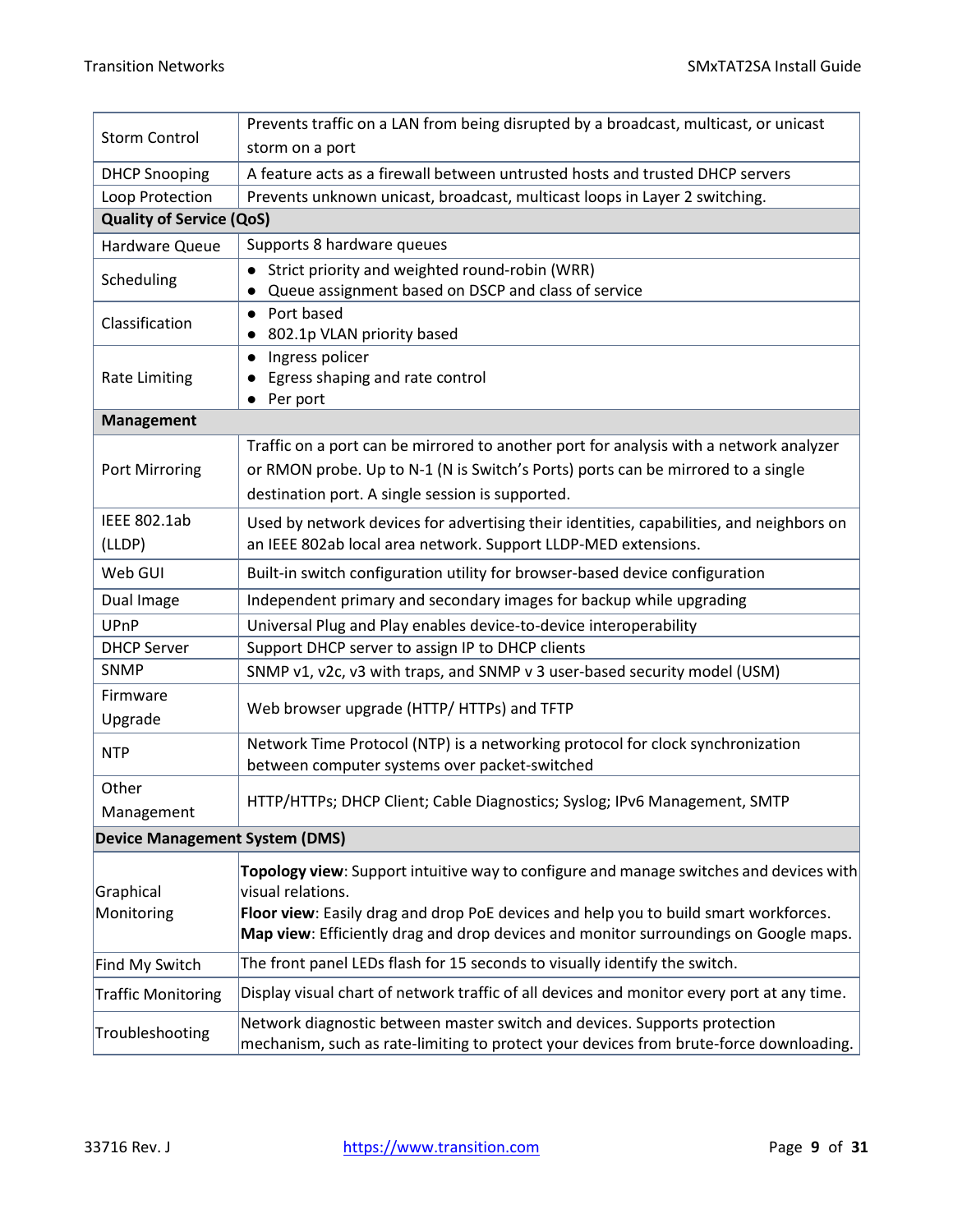| <b>Power over Ethernet (PoE)</b> |                                                                                         |  |  |
|----------------------------------|-----------------------------------------------------------------------------------------|--|--|
| Port Configuration               | Supports per port PoE configuration function                                            |  |  |
| PoE Scheduling                   | Supports per port PoE scheduling to turn on/off the PoE powered devices (PDs).          |  |  |
| <b>Auto Power Reset</b>          | Automatically checks the link status of PDs, and reboots PDs if there are no responses. |  |  |
| Power Delay                      | The switch provides power to the PDs based on delay time when PoE switch boots up,      |  |  |
|                                  | in order to protect switch from misuse of the PDs                                       |  |  |
| Always on PoE                    | Always On PoE (soft reboot) allows a warm reboot of the switch without affecting the    |  |  |
|                                  | PoE output to the PD, providing continuous power even during firmware upgrade           |  |  |

### <span id="page-9-0"></span>**About This Manual**

This manual describes how to install, configure, and troubleshoot the SMxTAT2SA switch, including how to:

- Install the switch.
- Check switch status by reading the LED behavior.
- Reset the switch or restore the switch to factory defaults.
- Initially configure the switch.
- Troubleshoot switch installation.

### <span id="page-9-1"></span>**Related Manuals**

Related manuals include:

- SMxTAT2SA Quick Start Guide, 33715
- SMxTAT2SA Web User Guide, 33717
- SMxxTATS2A CLI Reference, 33718
- SMxTAT2SA Unified API User Guide, 33825
- Release Notes (version specific)

For Transition Networks Drivers, Firmware, etc. go to the **[Product Support](https://www.transition.com/support/product-support/)** webpage (logon required). For Manuals, Brochures, Data Sheets, , etc. go to the **Support Library** (no logon required). Note that this manual provides links to third party web sites for which Transition Networks is not responsible.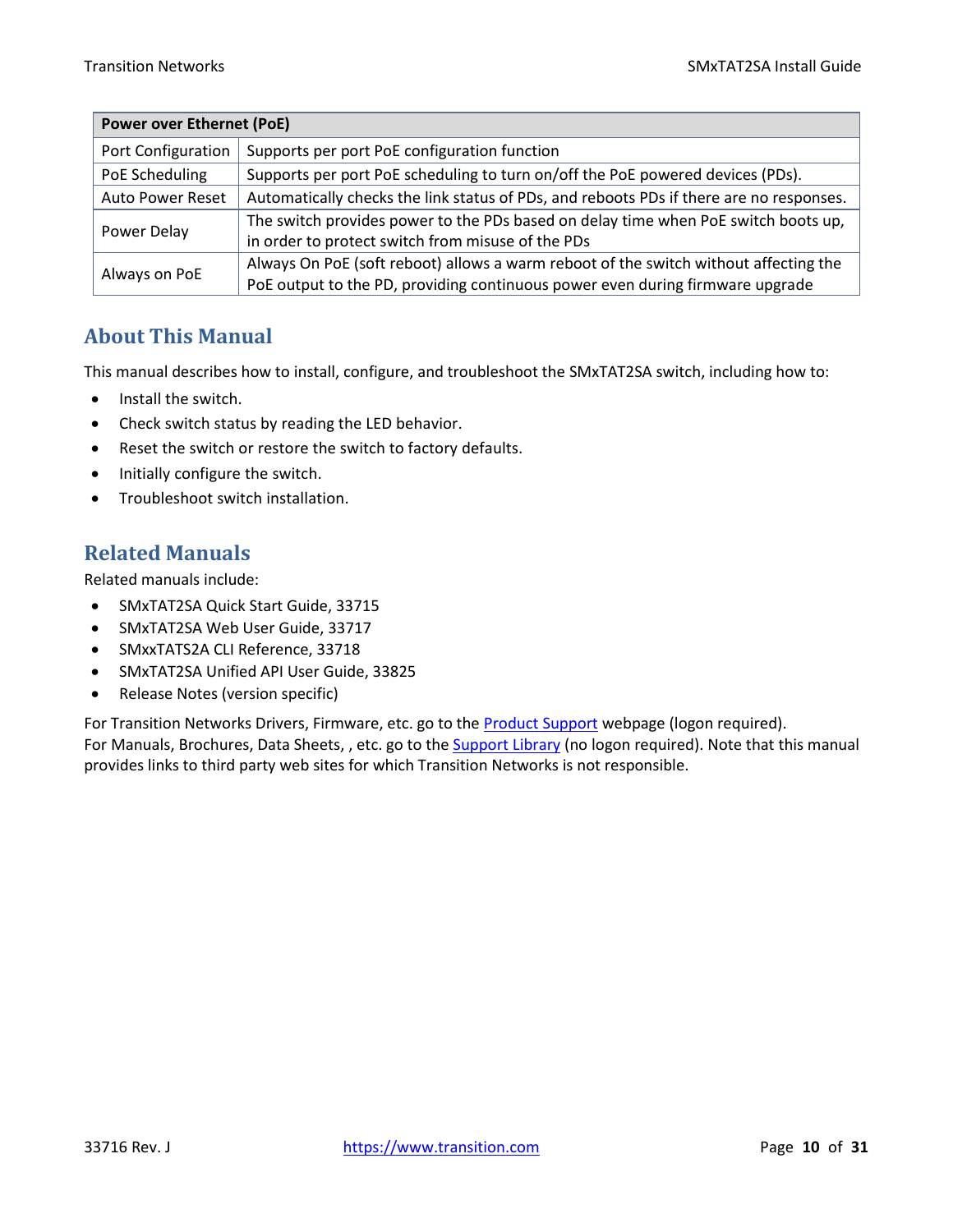### <span id="page-10-0"></span>**Chapter 2. Introduction and Product Description**

### <span id="page-10-1"></span>**Overview**

This section describes the SMxTAT2SA switch, including descriptions of:

- Front and Back Panels.
- Reset the switch or to restore the switch to factory defaults.
- Mode/Reset button operation and functions.

### <span id="page-10-2"></span>**Front and Back Panels**

The front panels are similar except for port counts. The back panels are similar except for overall width.



#### **Figure 1: SM8TAT2SA Front and Back Panels**



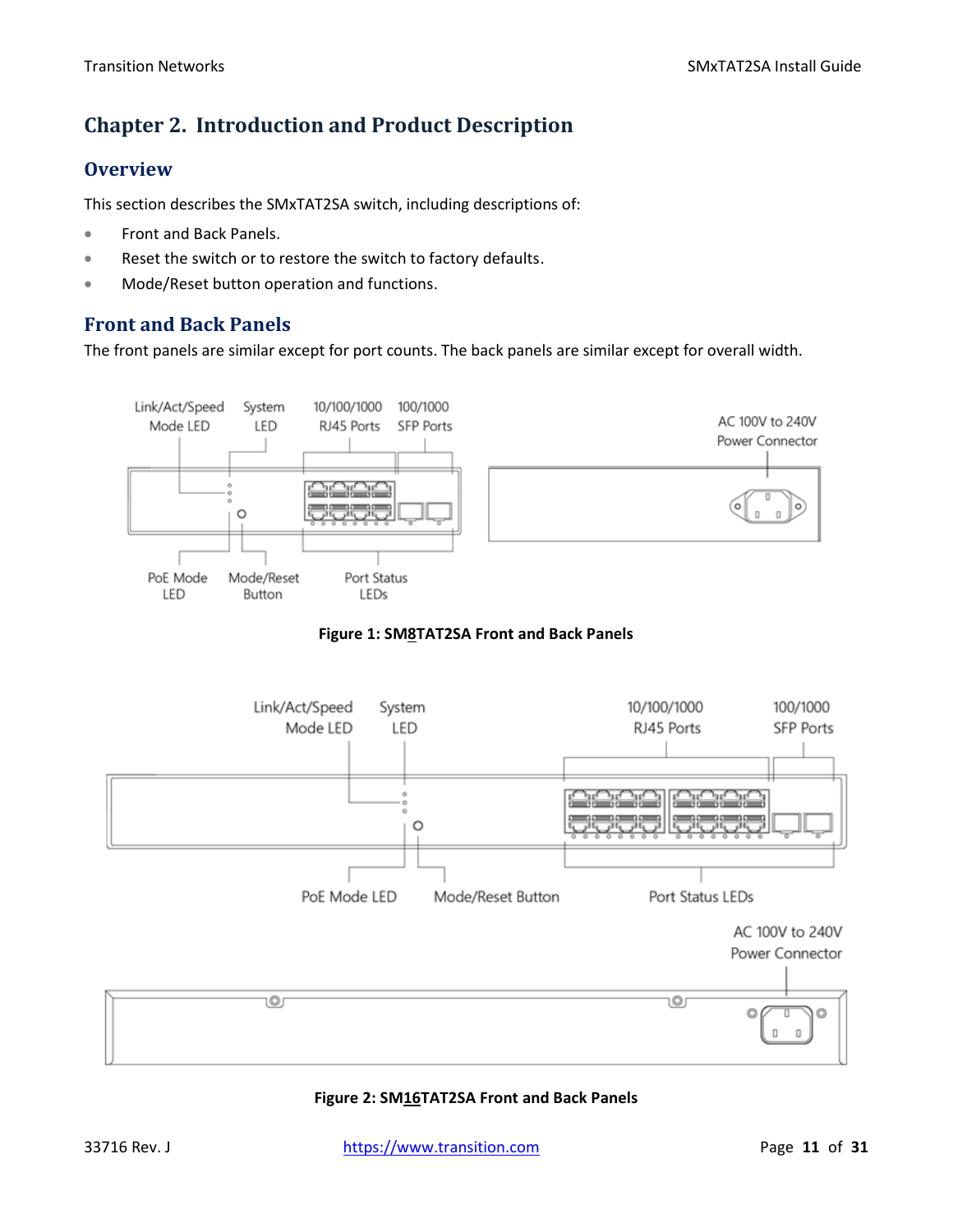

**Figure 3: SM24TAT2SA Front and Back Panels**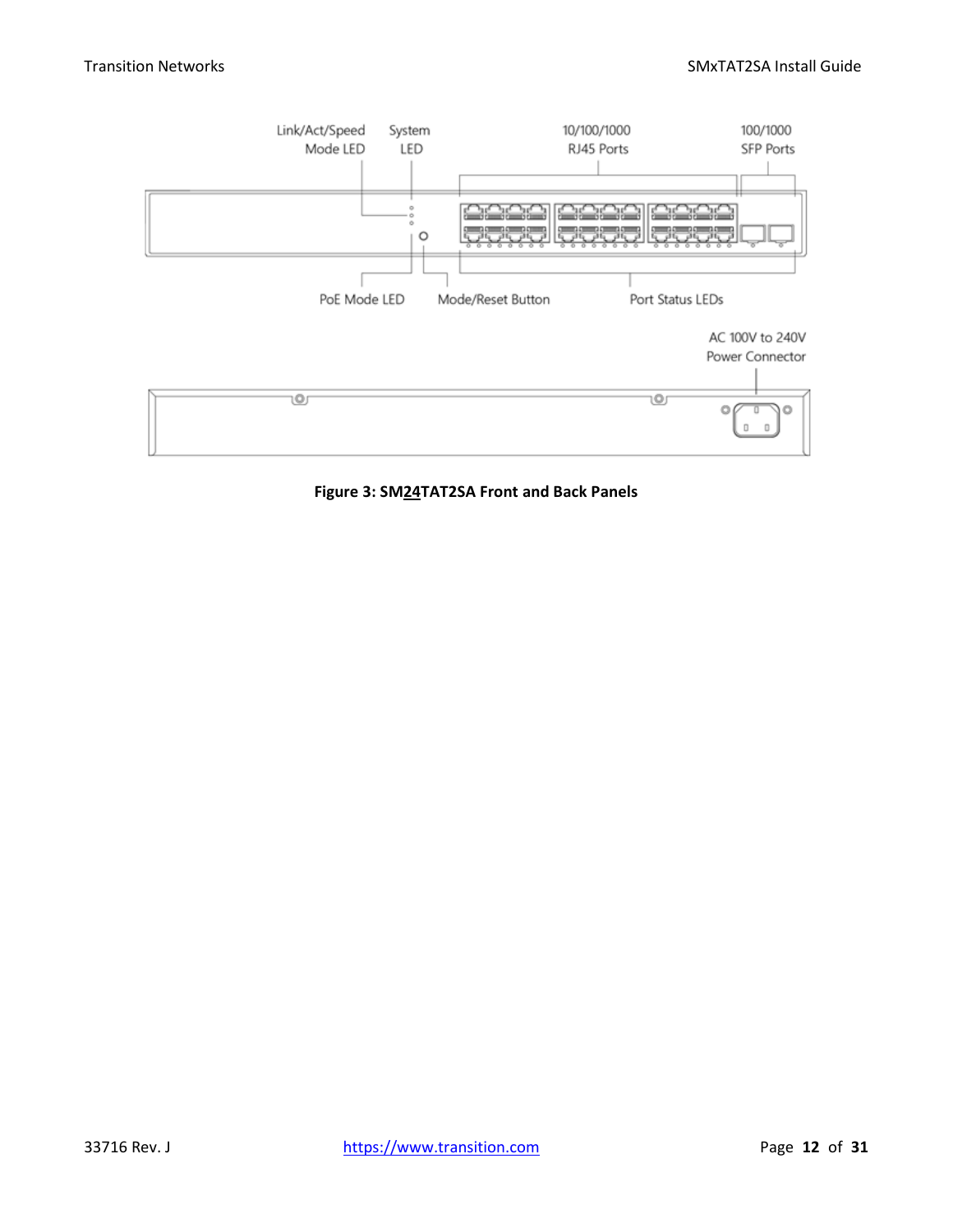#### Transition Networks **SMxTAT2SA Install Guide**

### <span id="page-12-0"></span>**LED Descriptions**

The LEDs on the front panel provide switch status checking and monitoring. There are three types of LEDs as follows:

#### <span id="page-12-1"></span>System LED

Indicates if the switch is powered up correctly, indicates if there is a system alarm triggered for troubleshooting.

#### <span id="page-12-2"></span>Mode LEDs

Indicate the mode of all ports on the switch. You can press the **Mode/Reset** button sequentially to switch between the two modes (Link/Activity/Speed mode and PoE mode).

#### <span id="page-12-3"></span>Port Status LEDs

Indicate the current status of each port. You can check these LEDs to understand the port status in different modes, after changing the mode by pressing **Mode/Reset** button.

The LED indicators are described in the following tables.

#### **Table 1: System LED**

| <b>LED</b> | Color | <b>State</b> | <b>Description</b>                                                                                    |  |
|------------|-------|--------------|-------------------------------------------------------------------------------------------------------|--|
|            | Green | On.          | The switch is powered ON correctly.                                                                   |  |
|            |       | Off          | The switch is not receiving power.                                                                    |  |
| System     | Red   | On.          | An abnormal state, such as exceeding operating<br>temperature range, has been detected in the switch. |  |

#### **Table 2: Mode LEDs**

| <b>LED</b>     | Color | <b>State</b> | <b>Description</b>                                                                     |
|----------------|-------|--------------|----------------------------------------------------------------------------------------|
| Link/Act/Speed | Green | On           | The Port Status LEDs display link status, network activity,<br>and speed of each port. |
| PoE            | Green | On.          | The RJ45 Port Status LEDs are displaying PoE powering<br>status of each port.          |

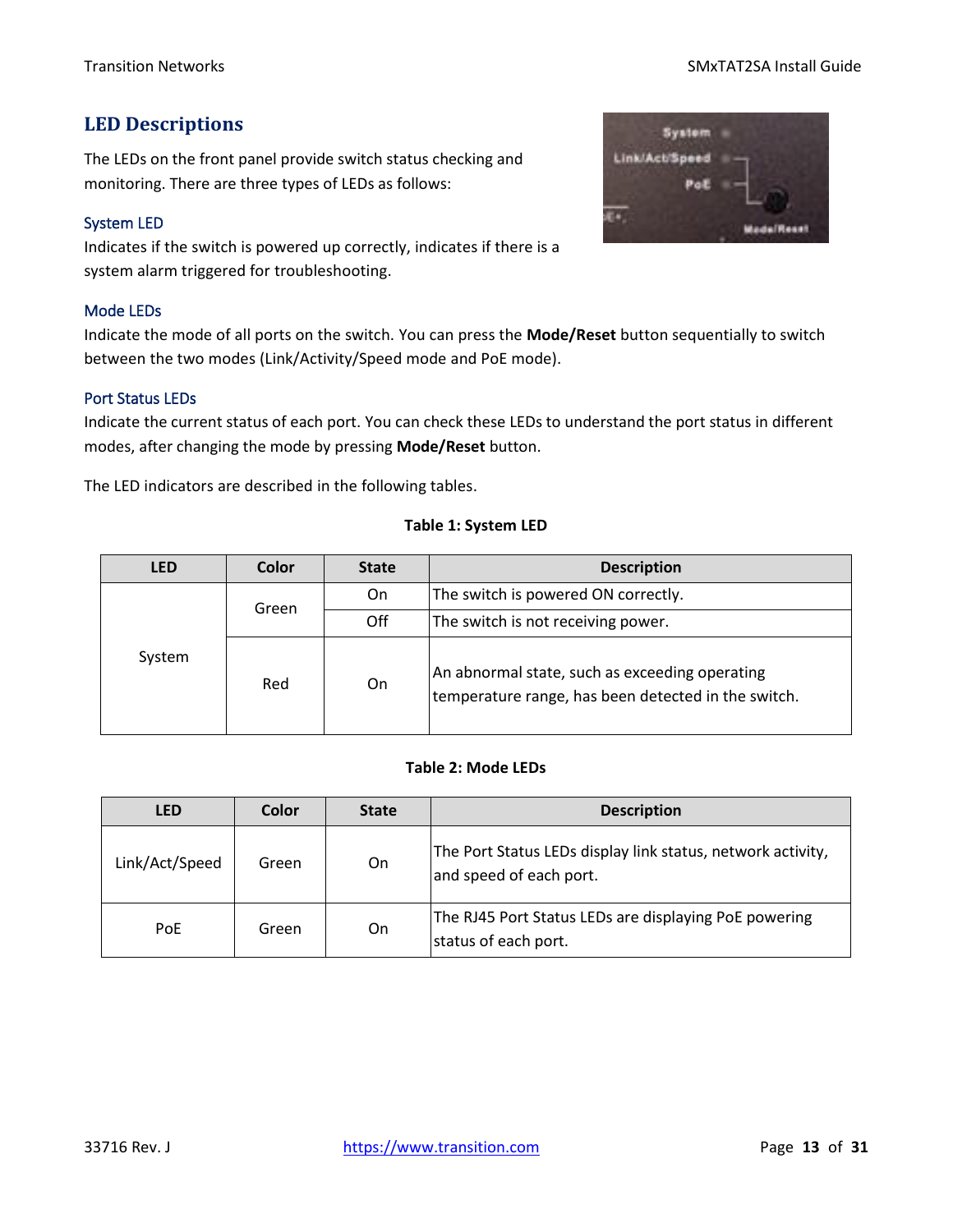By pressing the **Mode/Reset** button for less than 2 seconds to change LED modes (Link/Act/Speed Mode or PoE Mode) you can check the port status by reading the LED behaviors per the table below.

| When Link/Act/Speed Mode LED Lit |       |                 |                                                                      |  |
|----------------------------------|-------|-----------------|----------------------------------------------------------------------|--|
| <b>LED</b>                       | Color | <b>State</b>    | <b>Description</b>                                                   |  |
|                                  | Green | On              | The port is enabled and established a link to connected device, and  |  |
|                                  |       |                 | the connection speed is 1000Mbps.                                    |  |
|                                  | Green | <b>Blinking</b> | The port is transmitting/receiving packets, and the connection speed |  |
|                                  |       |                 | is 1000Mbps.                                                         |  |
|                                  | Amber | On.             | The port is enabled and established a link to connected device, and  |  |
| RJ45 Ports                       |       |                 | the connection speed is 10/100Mbps.                                  |  |
|                                  | Amber | <b>Blinking</b> | The port is transmitting/receiving packets, and the connection speed |  |
|                                  |       |                 | is 10/100Mbps.                                                       |  |
|                                  |       | Off             | The port has no active network cable connected, or it is not         |  |
|                                  |       |                 | established a link to connected device. Otherwise, the port may have |  |
|                                  |       |                 | been disabled through the switch user interface.                     |  |
|                                  | Green | On              | The port is enabled and established a link to connected device, and  |  |
|                                  |       |                 | the connection speed is 1000Mbps.                                    |  |
|                                  | Green | <b>Blinking</b> | The port is transmitting/receiving packets, and the connection speed |  |
|                                  |       |                 | is 1000Mbps.                                                         |  |
|                                  | Amber | On              | The port is enabled and established a link to connected device, and  |  |
| <b>SFP Ports</b>                 |       |                 | the connection speed is 100Mbps.                                     |  |
|                                  | Amber | <b>Blinking</b> | The port is transmitting/receiving packets, and the connection speed |  |
|                                  |       |                 | is 100Mbps.                                                          |  |
|                                  |       | Off             | The port has no active network cable connected, or it is not         |  |
|                                  |       |                 | established a link to connected device. Otherwise, the port may have |  |
|                                  |       |                 | been disabled through the switch user interface.                     |  |

#### **Table 3: Port Status LEDs**



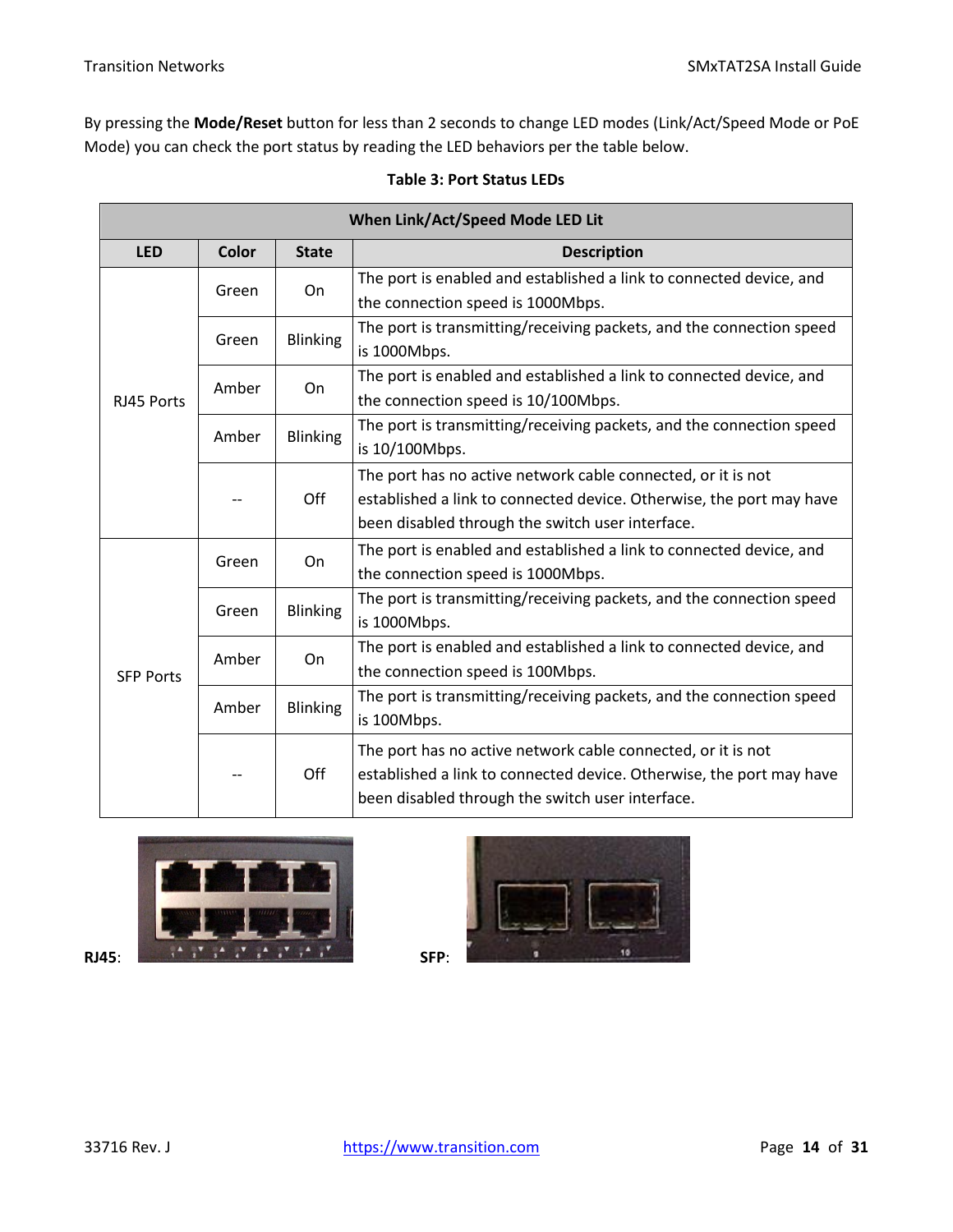| <b>When PoE Mode LED Lit</b> |       |                                    |                                                                                                                                                                             |
|------------------------------|-------|------------------------------------|-----------------------------------------------------------------------------------------------------------------------------------------------------------------------------|
| <b>LED</b>                   | Color | <b>Description</b><br><b>State</b> |                                                                                                                                                                             |
|                              | Green | On                                 | The port is enabled and supplying power to connected device.                                                                                                                |
| RJ45 Ports                   | Amber | On                                 | An abnormal state, such as overload status, has been detected in the<br>switch.                                                                                             |
|                              |       | Off                                | The port has no active network cable connected, or it is not connected<br>a PoE PD device. Otherwise, the port may have been disabled through<br>the switch user interface. |

### <span id="page-14-0"></span>**Mode/Reset Button**

By pressing the Mode/Reset button for certain period of time, you can perform these tasks.

- **Change Port Status LED Mode**: to read the port status correctly in the two different modes (PoE mode or Link/Act/Speed mode).
- **Reset the Switch**: to reboot and get the switch back to the previous configuration settings saved. The First Time Wizard displays again after pressing the Reset button.
- **Restore the Switch to Factory Defaults**: to restore the original factory default settings back to the switch.

**Note**: Based on the table below, you can judge which task is being performed by reading the LED behaviors while pressing the Mode/Reset button. Once the LED behaviors are correctly displayed, you may release the button.

#### **Table 4: Mode/Reset Button Descriptions**

| <b>Task to Perform</b>  | <b>Press Button for </b>  | <b>SYS LED</b><br><b>Behavior</b> | <b>Port Status LED</b><br><b>Behavior</b>                  |
|-------------------------|---------------------------|-----------------------------------|------------------------------------------------------------|
| Change LED Mode         | $0 \sim 2$<br>seconds     | <b>ON</b><br>Green                | LED status will be changed<br>according the mode selected. |
| <b>Reset the Switch</b> | $2 \sim 7$<br>seconds     | <b>Blinking</b><br>Green          | ALL LEDS Are OFF.                                          |
| Restore to Defaults     | $7 \approx 12$<br>seconds | <b>Blinking</b><br>Green          | ALL LEDs Stay ON.                                          |

Press the **Reset** button until all port LEDs light, then release the **Reset** button. This will set the unit back to its factory default IP address; log back in to display the startup wizard.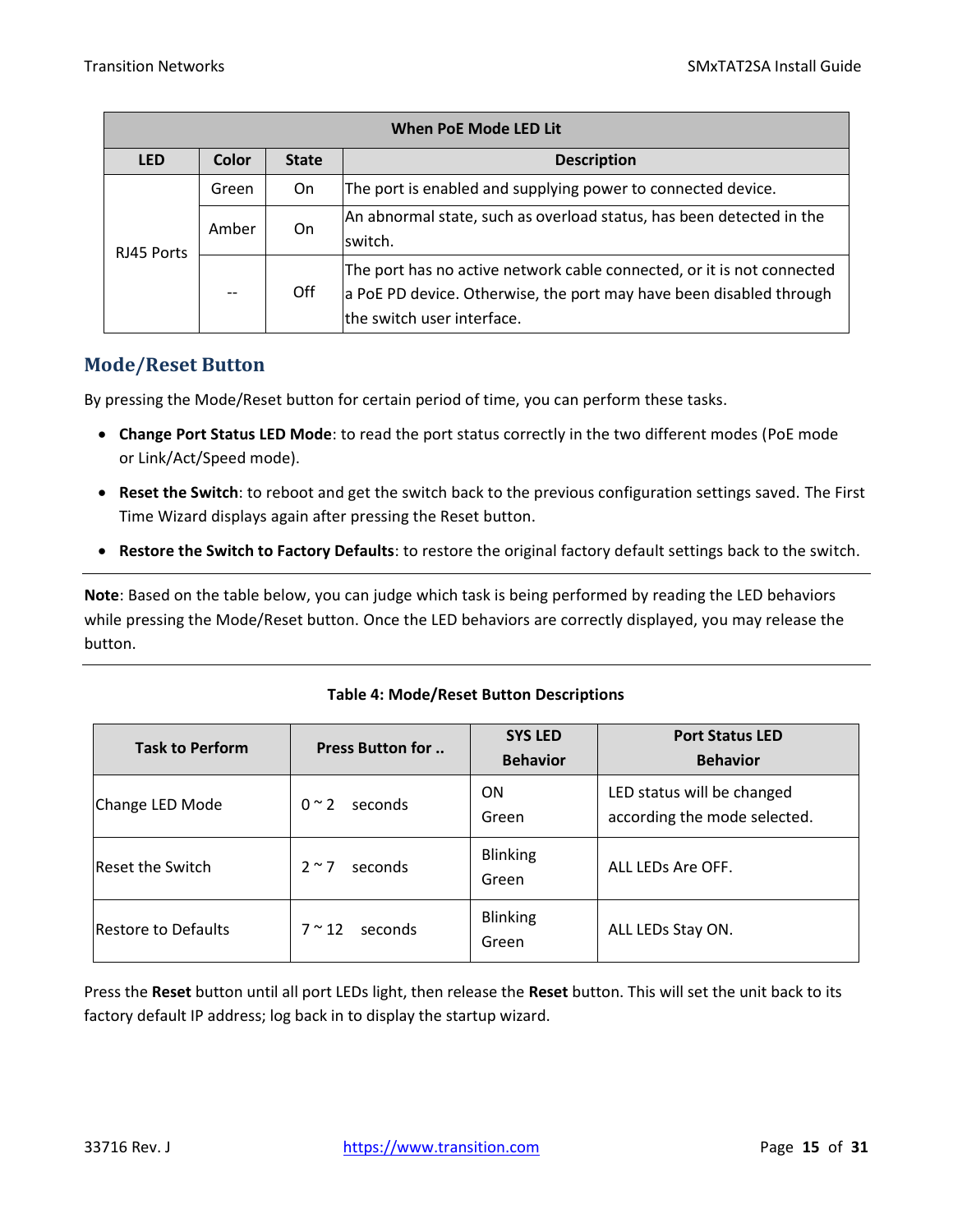### <span id="page-15-0"></span>**Chapter 3. Installation**

### <span id="page-15-1"></span>**Package Contents**

- The Switch
- AC Power cord (country specific)
- Four adhesive rubber feet
- Printed Quick Start Guide
- 19" Rack Mount brackets

**Caution**: The switch is an indoor device. If it is to be used with outdoor devices such as outdoor IP cameras or outdoor Wi-Fi APs, then you are strongly suggested to install a surge protector or surge suppressor in order to protect the switch.

Compliant with 802.3at in Environment A when using an isolated power supply. For 802.3at Environment B applications, i.e. building to building, copper to copper endpoint connections: 1) use an Ethernet network isolator module (PoE disabled), or 2) use mid-span injector (s), e.g. MIL-L100i, L1000i-at, between this switch's PSE port and link partner PD port.

### <span id="page-15-2"></span>**Mounting the Switch on a Wall**

**Step 1: In**stall user-supplied screws on the appropriate location on the all and be aware of the dimensional limitation of the screws.





**Figure 4: Install screws to the wall Figure 5: Attaching switch to the wall**

**Step 2:** Make sure that the switch is attached securely to wall.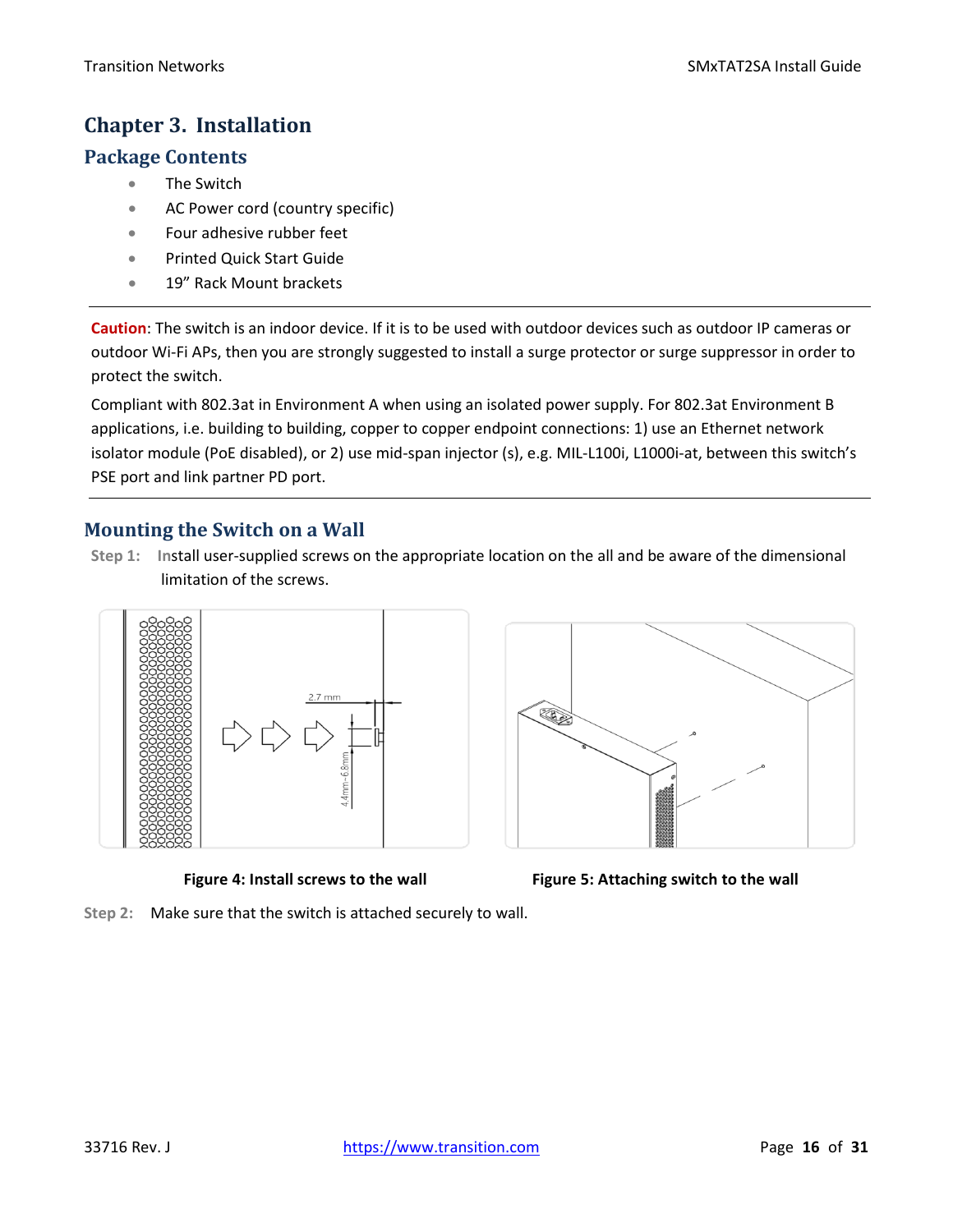### <span id="page-16-0"></span>**Mounting the Switch on Desk or Shelf**

- **Step 1:** Verify that the workbench is sturdy and reliably grounded.
- **Step 2:** Attach the four adhesive rubber feet to the bottom of the switch.



**Figure 6: Attaching the Rubber Feet**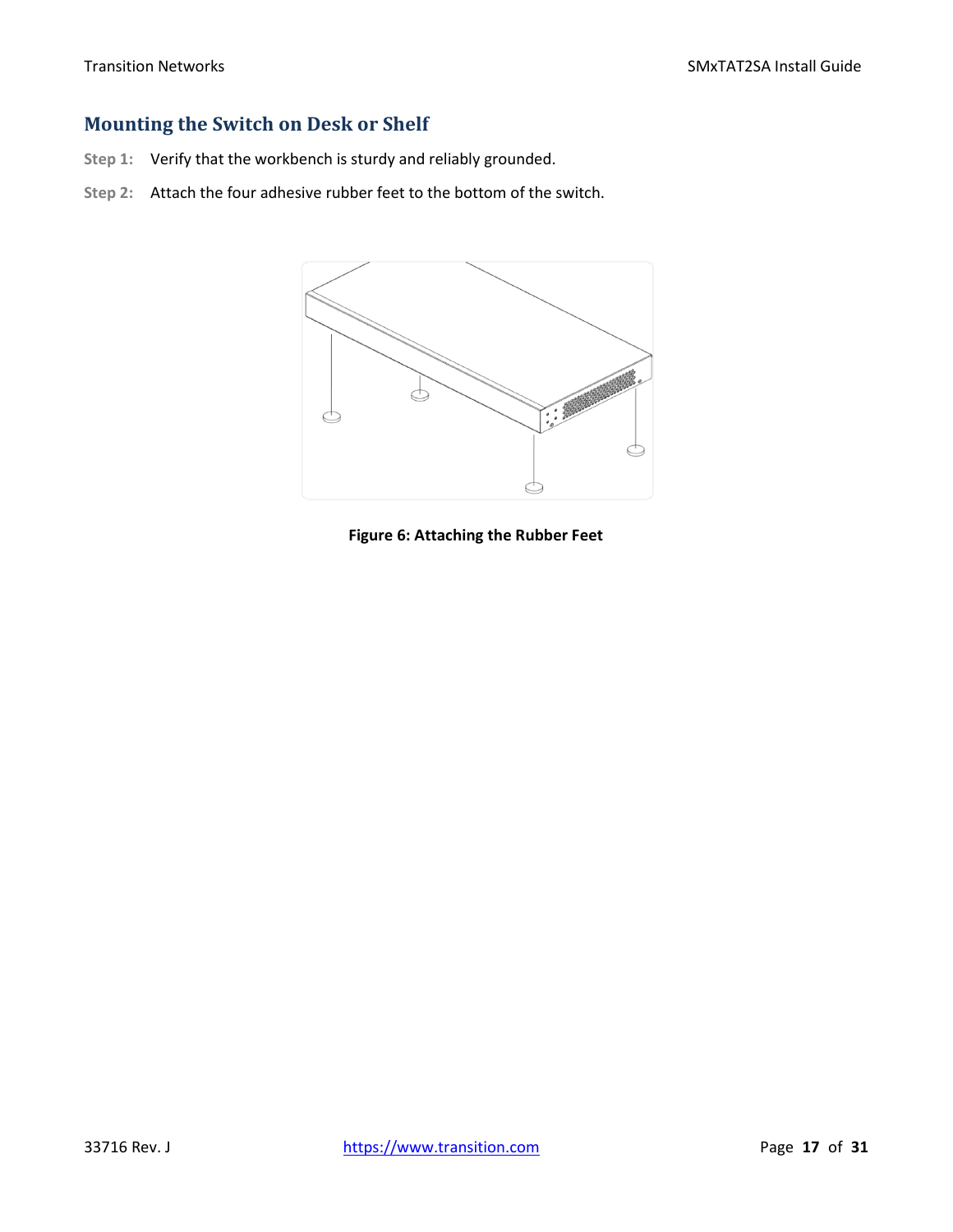### <span id="page-17-0"></span>**Mounting the Switch in a 19-inch Rack**

**Step 1**: Attach the mounting brackets to both sides of the chassis. Insert screws and tighten then with a screwdriver to secure the brackets.



**Figure 7: Attaching Brackets to the Switch**

**Step 2**: Place the switch on a rack shelf in the rack. Push it in until the oval holes in the brackets align with the mounting holes in the rack posts.

**Step 3**: Attach the brackets to the posts. Insert screws and tighten them.



**Figure 8: Attaching Brackets to the Rack Post**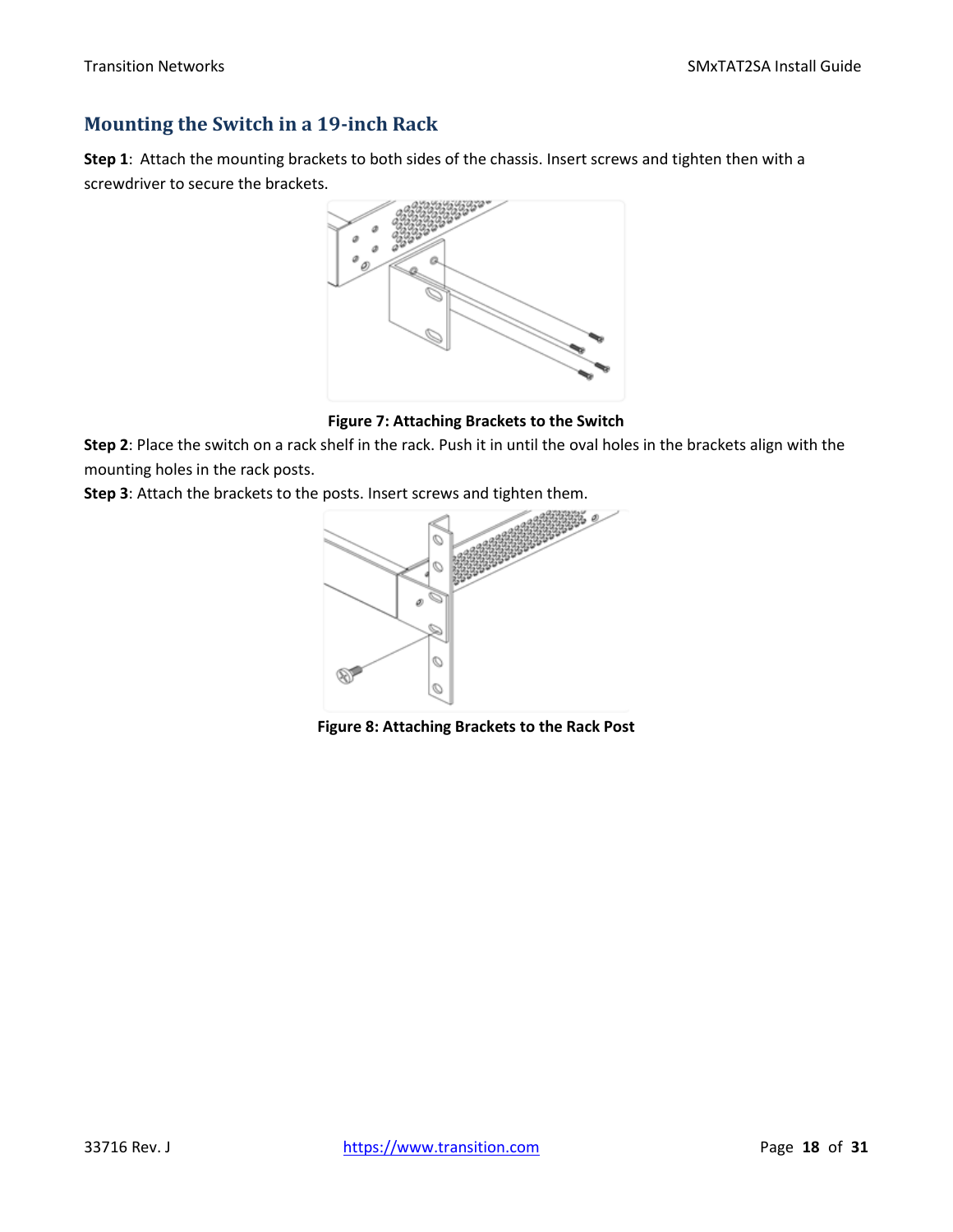### <span id="page-18-0"></span>**Installing SFP Modules**

You can install or remove a mini-GBIC SFP module from a SFP port without having to power off the switch. **Note**: with Port Mode set to Auto, these Copper SFPs can be used: TN-SFP-T-MG, TN-GLC-T-MG, and TN-GLC-T.

**Note**: see the related SFP device manual for important Safety warnings. See the Transition Networks [SFP page](https://www.transition.com/lines/optical-devices/?fwp_platform=platform-sfp) for our full line of SFP transceivers. See the [FOA webpage](https://www.thefoa.org/) for additional information. The Fiber Optic Association, Inc.is an international non-profit educational association chartered to promote professionalism in fiber optics through education, certification and standards.

**Step 1:** Insert the module into the SFP port.

**Step 2:** Press firmly to ensure that the SFP module seats into the connector.



**Figure 9: Installing an SFP Module into an SFP Port**

### <span id="page-18-1"></span>**Connecting Devices**

Firmware v1.01.1209 adds the PoE Force mode feature. **Note**: only connect PDs which support power input in the 48~56V range to prevent damage to PDs. When the port is changed to Force mode, the port's PoE LED lights immediately. See the *Web User Guide* for details.





**Figure 10: RJ-45 and SFP Ports**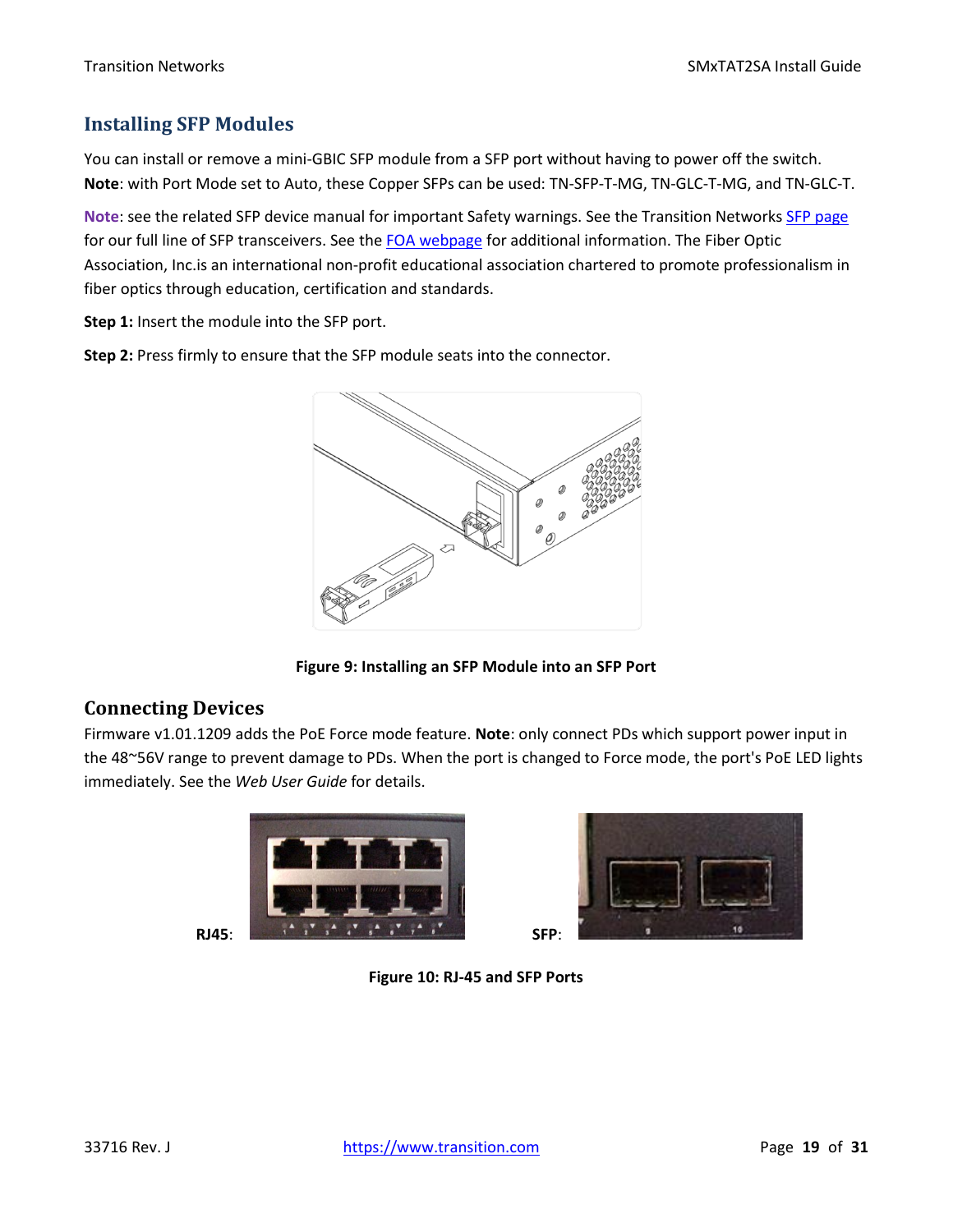#### <span id="page-19-0"></span>**Connecting the AC Power Cord**

The switch ships with a country specific AC Power cord. To order the corresponding country specific power cord, add the Country Code extension to the end of the SKU (e.g., SM8TAT2SA-NA = North America, -LA = Latin America, -EU = Europe, -UK = United Kingdom, -SA = South Africa, -JP = Japan, -OZ = Australia, -BR = Brazil).

- **Step 1:** Connect the AC power cord to the AC power receptacle of switch.
- **Step 2:** Connect the other end of the AC power cord to the AC power outlet.
- **Step 3:** Check the SYS LED. If it is ON, the power connection is correct.



**Figure 11: Connecting AC Power Cord**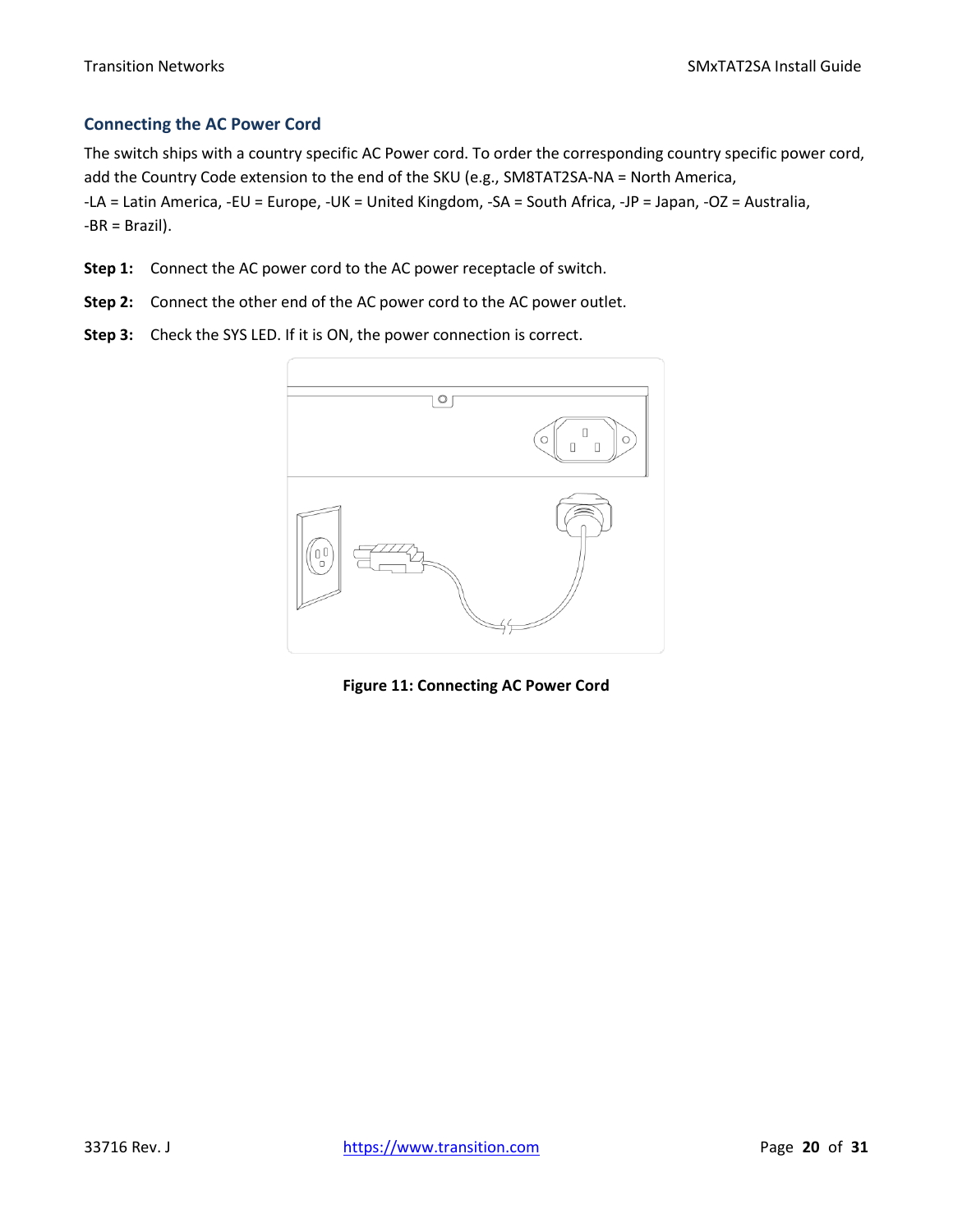### <span id="page-20-0"></span>**Chapter 4. Initial Switch Configuration**

### <span id="page-20-1"></span>**Initial Switch Configuration via Web Browser**

When you power up the switch the first time, a First Time Wizard is presented. On subsequent power ups, you can perform the initial switch configuration using a web browser. See the Quick Start Guide for First Time Wizard information. For managing other switch features, refer to the Web User Guide for details.

For the initial configuration stage, you must reconfigure your PC's IP address and subnet mask so as to make sure the PC can communicate with the switch. After changing PC's IP address (for example, 192.168.1.250), then you can access the Web interface of the switch using the switch's default IP address as shown below.

The initial switch configuration via web browser procedure is as follows:

**Note:** The switch's factory default IP address is **192.168.1.77** and the factory default Subnet Mask is **255.255.255.0**.

- 1. Power up the PC that you will use for the initial configuration. Make sure the PC has an Ethernet RJ45 connector to be connected to the switch via standard Ethernet LAN cable.
- 2. Reconfigure the PC's IP address and Subnet Mask as below, so that it can communicate with the switch. To change the PC's IP address for a PC running Windows® 7/8.x/10, is as follows:
	- **a)** Type "*network and sharing*" into the **Search box** in the **Start Menu**.
	- **b)** Select **Network and Sharing Center**.
	- **c)** Click on **Change adapter settings** on the left of PC screen.

**Note:** You can skip steps a to c, by pressing **WinKey**+**R** and type "*ncpa.cpl"* command to get to step d directly.

- **d)** Right-click on your local adapter and select **Properties**.
- **e)** In the **Local Area Connection Properties** window highlight **Internet Protocol Version 4 (TCP/IPv4)** then click the **Properties** button.

**Note:** Be sure to record all your PC's current IP settings to be able to restore them later.

- **f)** Select the radio button **Use the following IP address** and enter in the IP for the PC (e.g. any IP address not in use, and in between *192.168.1.2* and *192.168.1.254*), Subnet mask (e.g. *255.255.255.0*), and Default gateway that corresponds with your network setup. Then enter your Preferred and Alternate DNS server addresses.
- **g)** Click **OK** to change the PC's IP address.
- 3. Power up the switch to be initially configured, and wait until it has finished its start-up processes.
- 4. Connect the PC to any port on the switch using a standard Ethernet cable, and check the port LED on the switch to make sure the link status of the PC is OK.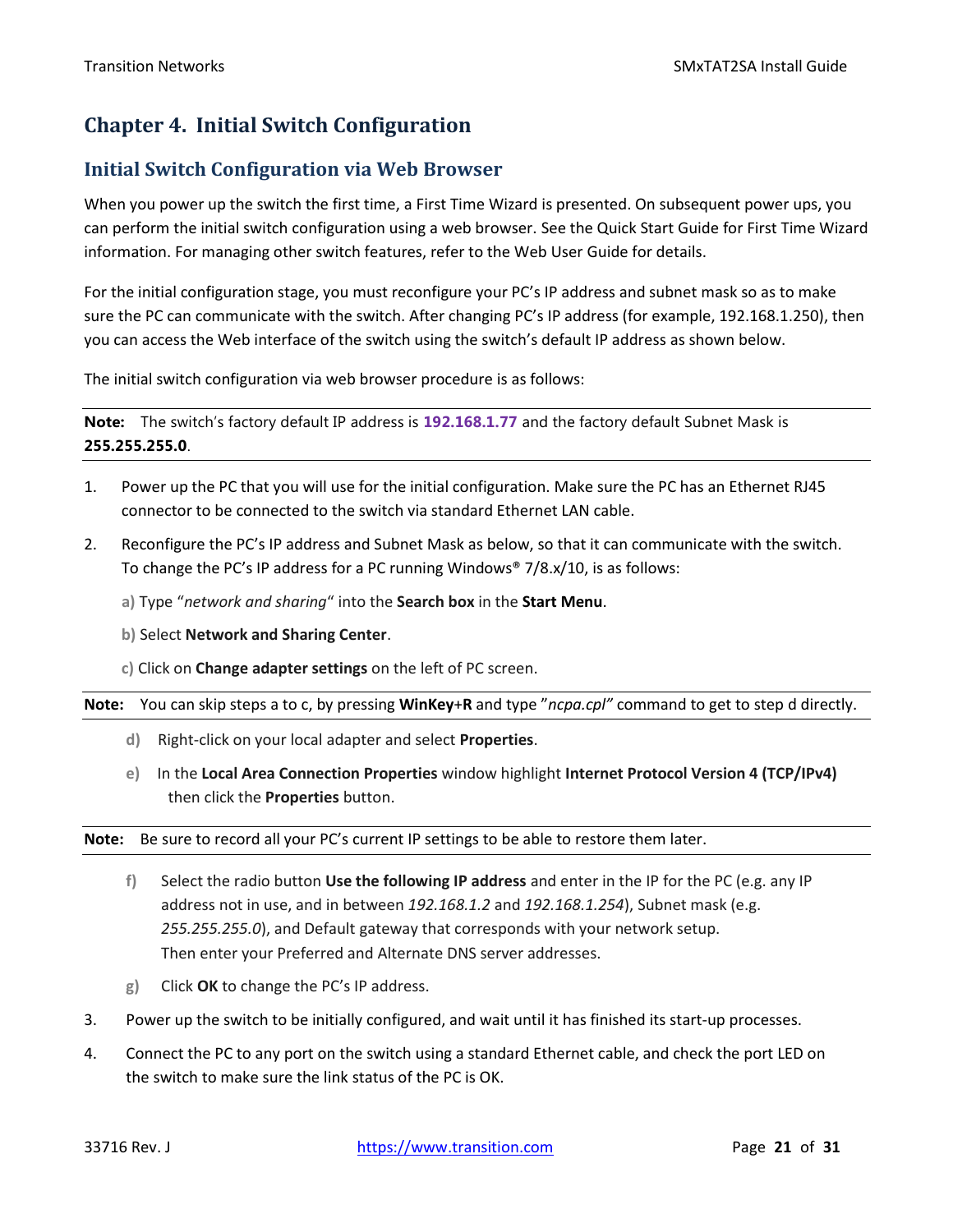5. Run your Web browser on the PC; enter the factory default IP address, so as to access the switch's Web interface.

If your PC is configured correctly, you will see the login page of the switch as shown below.

| <b>Username</b> |       |  |
|-----------------|-------|--|
| Password        |       |  |
|                 | Login |  |

#### **Figure 11: Web Interface Login page**

If you do not see the above login page, perform these steps:

- Refresh the web page.
- Check to see if there is an IP conflict issue.
- Clean browser cookies and temporary internet files.
- Check your PC settings again and repeat step 2.
- 6. Enter the factory default username and password in login page.
- 7. Click "Login" to log into the switch.

**Note:** The factory default Username and Password of the switch are both **admin**.

See the *SMxTAT2SA Web User Guide* for more information.

### <span id="page-21-0"></span>**Initial Switch Configuration via CLI**

The CLI (Command Line Interface) can be accessed via telnet or SSH. See the *SMxTAT2SA CLI Referenc*e for more information.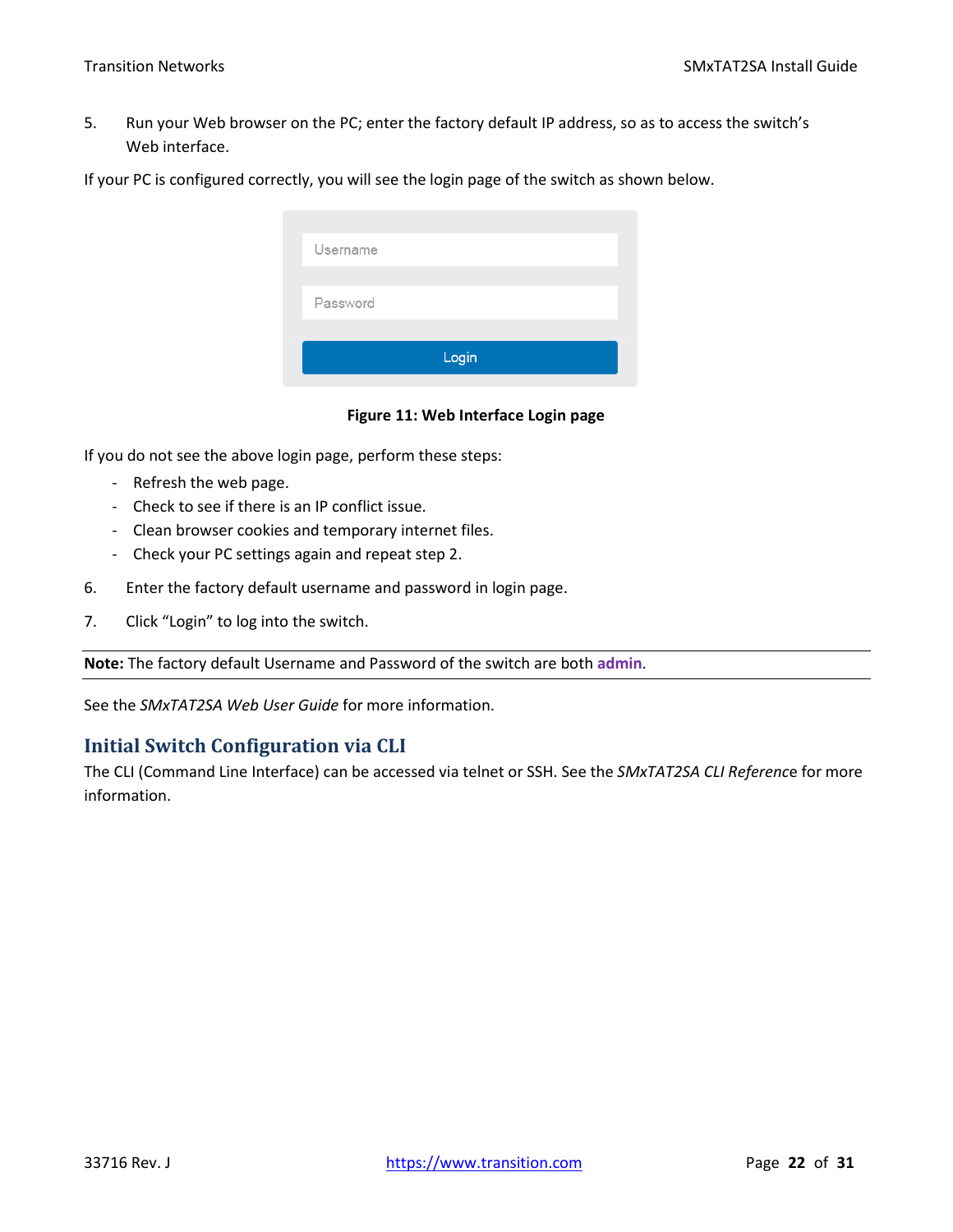### <span id="page-22-0"></span>**Chapter 5. Troubleshooting, Warranty, Support and Compliance**

### <span id="page-22-1"></span>**Troubleshooting**

The following table provides steps to troubleshoot problems by taking actions based on the suggested solutions.

| Symptom                                          | <b>Possible Cause</b>                                                 | <b>Suggested Solution</b>                                                                                                                                                                                                                                                                                                                                                                                                           |
|--------------------------------------------------|-----------------------------------------------------------------------|-------------------------------------------------------------------------------------------------------------------------------------------------------------------------------------------------------------------------------------------------------------------------------------------------------------------------------------------------------------------------------------------------------------------------------------|
| <b>SYSTEM LED is Off</b>                         | The switch is not<br>receiving power.                                 | 1. Check if correct power cord is connected firmly to the switch<br>and to the AC outlet socket.<br>2. Perform power cycling the switch by unplugging and plugging<br>the power cord back into the switch.<br>3. If the LED is still off, try to plug power cord into different AC<br>outlet socket to make sure correct AC source is supplied.                                                                                     |
| <b>SYSTEM LED is Red</b>                         | An abnormal<br>state was<br>detected by the<br>switch.                | Check the system log to understand the abnormal state<br>(e.g., exceeding operating temperature range) and take<br>corresponding actions to resolve.                                                                                                                                                                                                                                                                                |
| Port Status LED is Off in<br>Link/Act/Speed Mode | The port is not<br>connected, or the<br>connection is not<br>working. | 1. Check if the cable connector plug is firmly inserted and locked<br>into the port at both the switch and connected device.<br>2. Make sure the connected device is up and running correctly.<br>3. If the symptom still exists, try different cable or different port<br>to tell if it is related to the cable or specific port.<br>4. Check if the port is disabled in the configuration settings via<br>the Web user interface. |
| Port Status LED is Off in<br>PoE Mode            | The port is not<br>supplying power                                    | 1. Check if the cable connector plug is firmly inserted and locked<br>into the port at both the switch and connected device.<br>2. Make sure the correct Ethernet cables are used.<br>3. If symptom still exists, try different cable or different port in<br>order to identify if it is related to the cable or specific port.<br>4. Check if the port is disabled in the configuration settings via<br>the Web user interface.    |

### **Table 5: Troubleshooting Procedure**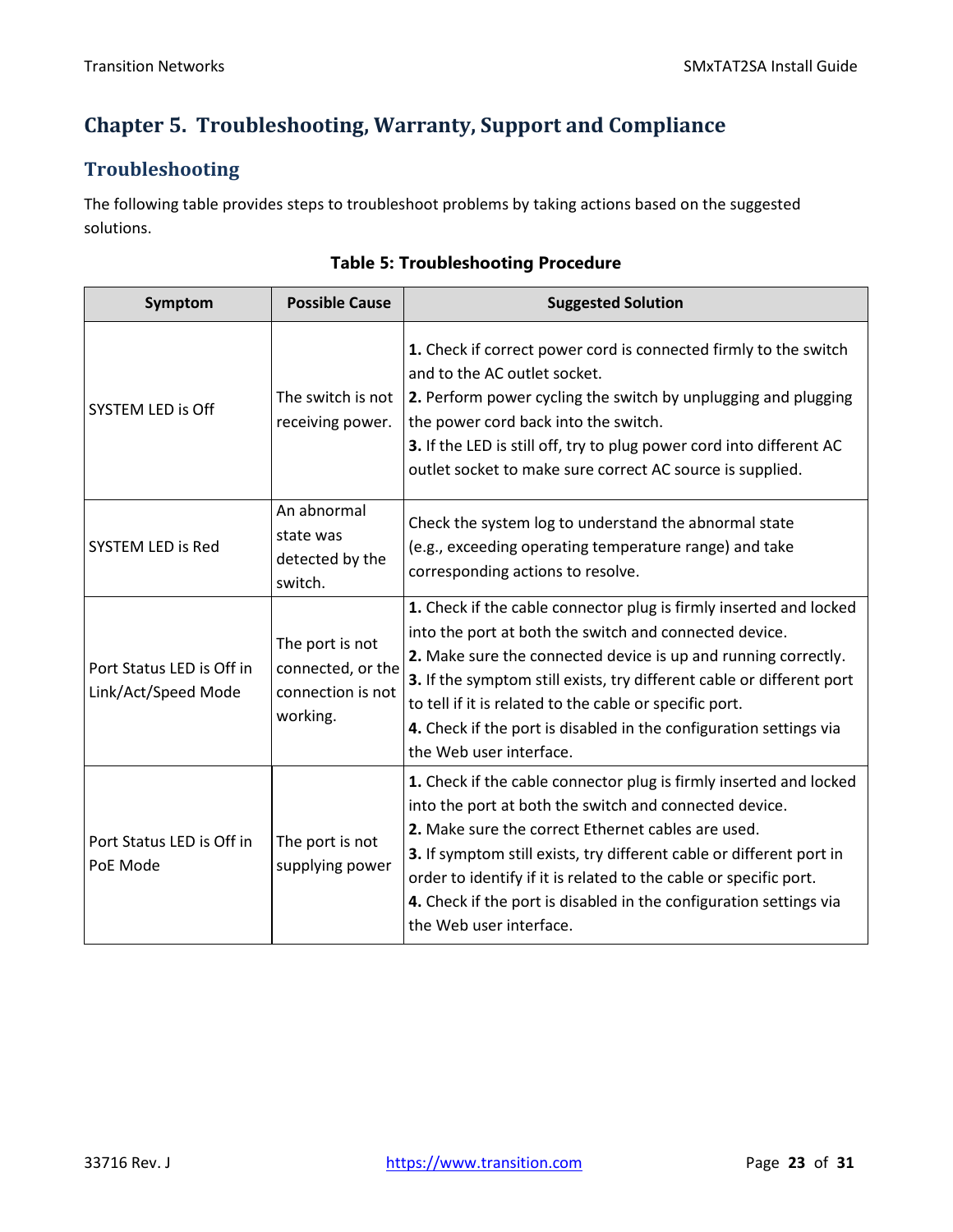### <span id="page-23-0"></span>**PoE Modes and Compliance**

#### **PoE Deployment Environments A and B**

IEEE802.3at-2009 defines two deployment environments in section 33.4.1:

**Environment A**: when both PSE and PD are located indoors, inside the same building. In this environment, there has to be electrical isolation between the PoE circuitry and the data circuitry inside a PSE. Multi-port PSE's can all share the same ground isolation. Environment A is therefore an indoor PSE –indoor PD environment (a.k.a. indoor/indoor).

**Environment B**: when the PSE and PD are not located in the same building. In this environment there needs to be electrical isolation between PoE and data, as well as between every port in a multi-port PSE. This isolation between ports requirement de facto determines a completely separate power supply per port, which makes multi-port PSE's for outdoor PD deployment impractical. Environment B is therefore an indoor PSE-outdoor PD (a.k.a. indoor/outdoor) or outdoor PSE-outdoor PD (a.k.a. outdoor/outdoor) environment.

This means only single-port PSE's should normally be used when PD's are deployed outdoors. In summary, the PD-PSE environment is one of these three combinations:

- 1. PoE Source is indoor, PD is indoor (Env. A)
- 2. PoE Source is indoor, PD is outdoor (Env. B)
- 3. PoE Source is outdoor, PD is outdoor (Env. B)

Option 3 is the most challenging environment since both the PD and PSE are installed outdoors.

**Caution**: The switch is an indoor device. If it is to be used with outdoor devices such as outdoor IP cameras or outdoor Wi-Fi APs, then you are strongly suggested to install a surge protector or surge suppressor in order to protect the switch. The switch is compliant with 802.3at in Environment A when using an isolated power supply. For 802.3at Environment B applications, i.e. building to building, copper to copper endpoint connections: 1) use an Ethernet network isolator module (PoE disabled), or 2) use mid-span injector (s), e.g. MIL-L100i, L1000i-at, between this switch's PSE port and link partner PD port.

#### **Mode A vs. Mode B**

Alternative A, also known as Mode A, uses the data pairs of an Ethernet link to deliver power. Data Pairs include pins 1,2 and 3,6. PSEs using Mode A supply a positive voltage to pins 1 and 2. Alternative B, also known as Mode B, uses the spare pairs to deliver power. Spare Pairs include pins 4,5 and 7,8.

#### **802.3af/at Standard "compliant" vs "compatible" PDs**

Knowing the difference between PoE "compliant" and "compatible" devices can help avoid interoperability and connectivity issues. Compliant PoE devices and compatible PoE devices are not held to the same 802.3af/at standard:

- 802.3af/at "compliant" PDs fulfill the IEEE strict requirement to support both Mode A and Mode B power modes.
- 802.3af/at "compatible" PDs typically can provide power using only Mode B.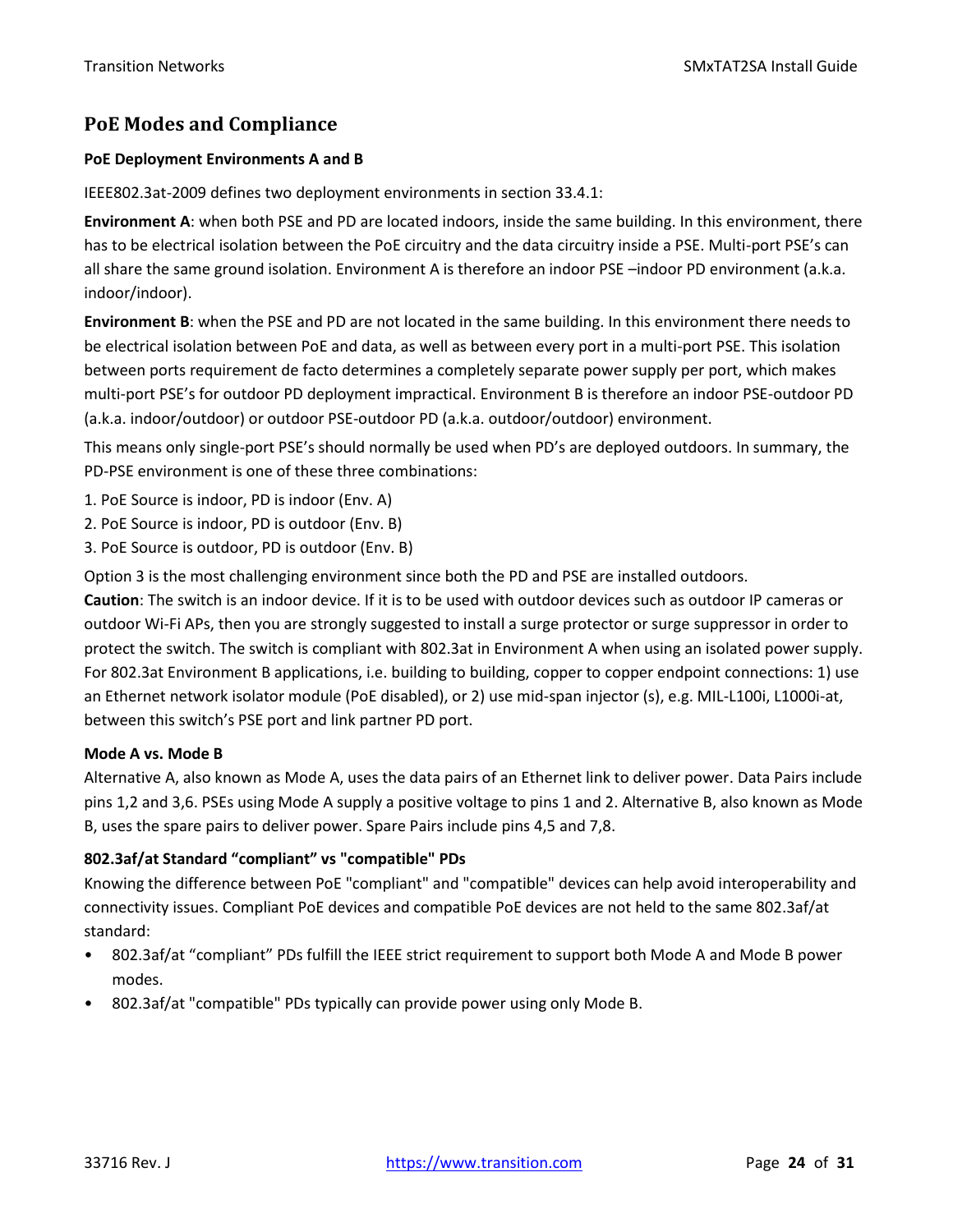#### **Typical PD Power Requirements**

- □ 1.8 Watts: Transition Networks' M/GE-ISW-SFP-01-PD (Class 1 Powered Device (0.44 3.84 Watts).
- □ 13W: IP Camera, VoIP Phone, Wireless Access Point, Networked Audio.
- □ 30W: IP Telephone, WiMAX Access Point, PTZ Camera, Remote Computer Terminal.
- □ 60W : Door Access System, Video Phone, Thin Client.
- $\Box$  100W: Digital Signage Display, Point-of-Sale System, LCD TV, Computer Monitor.
- □ 200W: Larger TV, Larger Display, Larger Monitor, Laptop.

After eliminating basic network factors, ask your PD vendor for the PD's power supply mode and polarities supported and exact power consumption.

#### **Calculate PoE Power Budget**

To calculate how many 802.3at devices the unit supports, divide the Total PoE Budget (130 Watts) by 30 Watts. To calculate the maximum number of 802.3af devices, divide the Total PoE Budget (130 Watts) by 15.4 Watts.

#### **Mixing POE and Non-POE Devices**

You can mix POE and non-POE devices on the same POE switch (i.e., you can put PCs on the same POE switch as a SIP phone or a VOIP phone). The PSE (your switch) will only send power if requested by the PD.

#### **Ethernet and PoE Intra-Building Cabling Warnings**

- 1. Ethernet cables are intended for intrabuilding use only. Connecting your TN switch directly to Ethernet cables that run outside the building in which the switch is housed will void the user's warranty and could create a fire or shock hazard.
- 2. PoE cables are intended for intrabuilding use only. Connecting your TN switch directly to PoE cables that run outside the building in which the switch is housed will void the user's warranty and could create a fire or shock hazard.
- 3. For outdoor PoE applications, we recommend using Transition Networks' SI-IES-1200-LRT Unmanaged Hardened PoE+ Injector or SI-IES-111D-LRT Unmanaged Hardened PoE+ Injector/Converter Use of any other PoE injector will void the user's warranty and could create a fire or shock hazard.

#### **Legacy PD Detection / Capacitor Detection**

Legacy PDs refers to powered devices manufactured before the IEEE standard was finalized and do not have the expected PD signature required by the PSE's detection signal. Such PDs usually feature large capacitance as the detection signature that does not completely comply with the 802.3af specs. By enabling this option, the switch will probe for legacy PDs and if a legacy PD is detected, the switch will provide power to the PD.

### <span id="page-24-0"></span>**Troubleshooting PoE Problems**

- 1. Get as much detail as possible regarding the symptom, including any system messages from the PoE switch. For example, does a PD not power up at all, or does it power up briefly and then power down?
- 2. Determine if the trouble occurred on initial installation or after the PD had been working normally?
- 3. If the trouble started after the PD was working, what changed? Any hardware or software changes?
- 4. Verify that the port is not shut down, disabled, or errored.
- 5. Verify that the Ethernet cable from the PD to the switch port is good.
- 6. Verify that the total cable length from the switch front panel to the connected PD is not more than 100 meters. Some of the power from the switch port is dissipated in the cable due to wire resistance, especially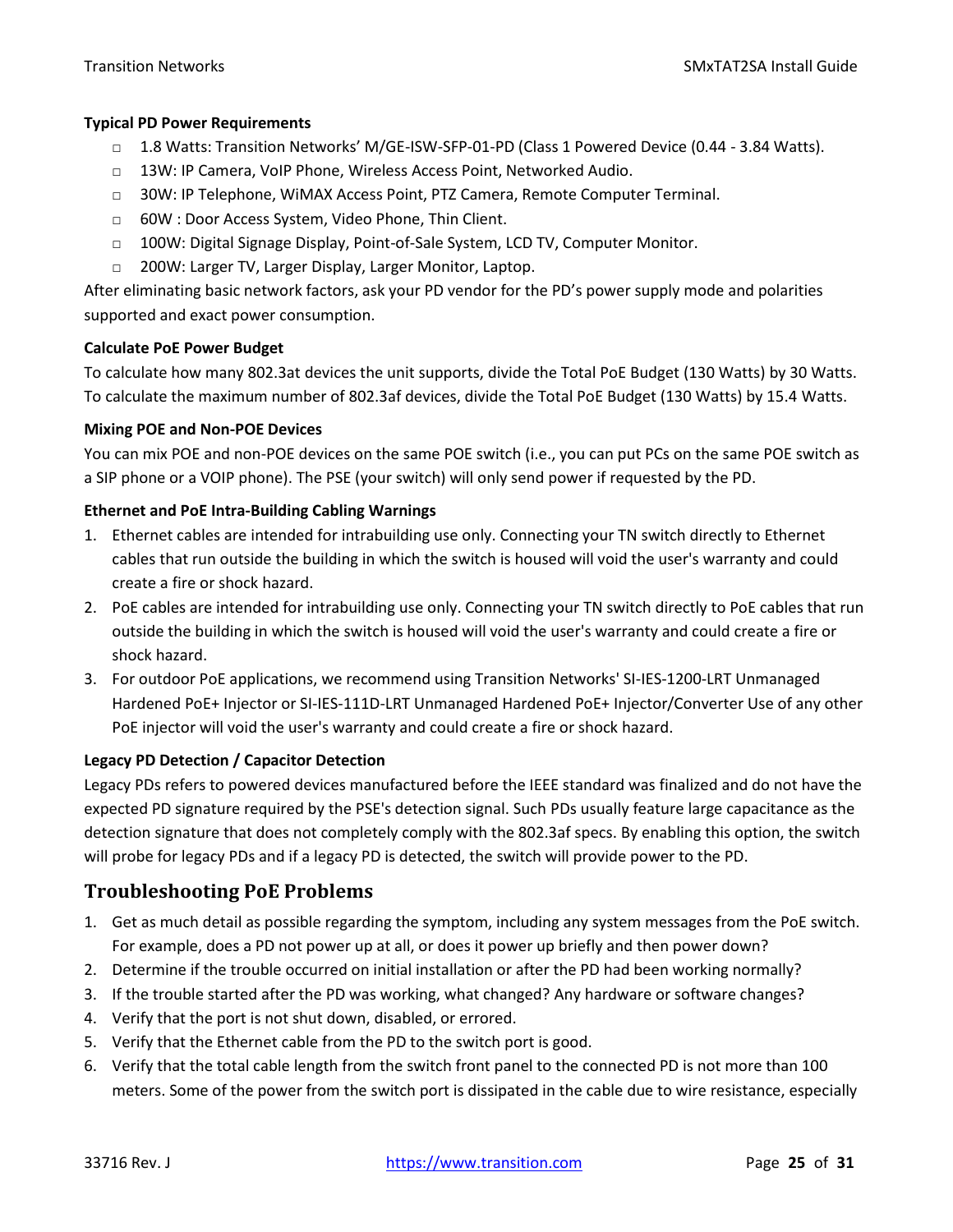on cables as long as 100 meters. Only the remaining power is available to the PD. The 100-meter limit for twisted-pair Ethernet cable assumes **a)** not more than four RJ-45 connection points in the transmission path, **b)** 90 meters of solid-strand Category 5 or 5e, and **c)** 10 meters of flexible multistrand cable (2-to-5 meters of multistrand Category 5 patch cords).

- 7. Verify that the PSE switch power budget can power the PD. If the switch power budget is depleted, additional PDs will not power-on when connected to a PoE port. Verify that the switch power budget (available PoE) is not depleted before or after the PD is connected. Verify that enough power is available for the PD type.
- 8. Verify if non-powered Ethernet devices can establish an Ethernet link on any port and that PoE devices do not power up on the same port.
- 9. Review alarms reported previously by system messages.
- 10. If a working IP Phone or WAP intermittently reloads or disconnects from inline power, verify all electrical connections from the switch to the PD. An unreliable connection results in power interruptions and intermittent PD operation, such as PD disconnects and reloads.
- 11. Check for changes in the electrical environment at the switch site. What is happening at the PD when the disconnect occurs? Check for error messages reported by the switch at the same time of the disconnect.
- 12. Pre-standard and post-standard VoIP phones may use different detection and connect / disconnect methods. Note that PD detection occurs when an Ethernet device is first connected to a PoE port. If a non-PoE device is connected to a PoE port, detection is deactivated. If the non-PoE device is later disconnected and replaced by a PD, the switch may not detect it immediately.
- 13. Verify that the PD is not causing an overcurrent condition on the port. Specifically: does the VoIP phone initially power on and then disconnect? If so, the problem may be an initial current surge that exceeds a current-limit threshold for the switch port. Some PDs may have excessive "surge in" current when first connected to a PoE port. The switch initially provides power to the port, and then quickly removes power due to a momentary overcurrent condition. The PD starts to power up, but then quickly powers down.
- 14. Most PoE switches have voltage and current regulators that detect an overcurrent threshold and disconnect power from the line. This prevents excessive current from being delivered by the PoE port, which could possibly result in damage to port-level components.
- 15. A variety of disturbances on the AC power line (mains) can cause odd PoE problems. The power supplies in various switches and PDs can react uniquely to AC input disturbances. AC disruption problems are usually temporary or one-time occurrences. For example, a specific switch or PD may reboot due to an AC power problem, while other switches or PDs may show a greater immunity to the problem. This is a typical occurrence during lightning storms or AC power maintenance. In a worst-case scenario, a PoE power supply may appear to shut down, with no PoE output voltage to any port. It's possible the switch's Ethernet functions appear normal, and only the PoE functions are disrupted or degraded, or the switch may power down completely due to the AC disturbance. PDs may exhibit unusual behavior. In such cases, power cycle the switch (unplug the switch, wait at least three seconds, then plug it back in. This will ensure a total system reset that should restore normal operation.
- 16. Check if related features (LLDP mode, CDP mode) are enabled. See the Transition Networks [PoE Brochure](https://www.transition.com/wp-content/uploads/2016/04/PoE-Brochure.pdf) for more information.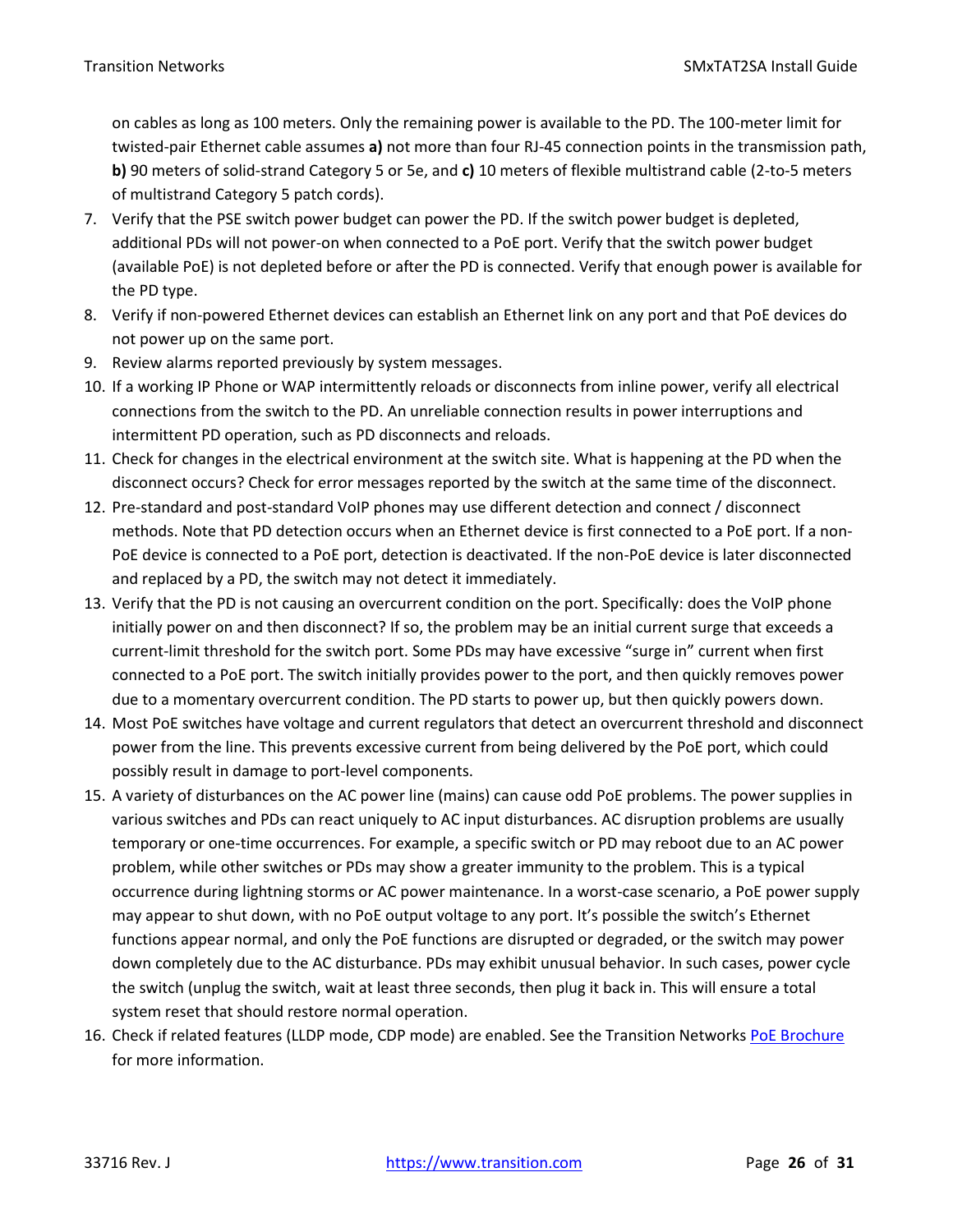### <span id="page-26-0"></span>**Recording Device and System Information**

After performing the troubleshooting procedures, and before calling or emailing Technical Support, please record as much information as possible in order to help the Transition Networks Tech Support Specialist.

- 1. Select the SMxTAT2SA **Configuration** > **System** > **Information** menu path. From the CLI, use the **show** commands needed to gather the information below or as requested by the TN Support Specialist.
- 2. Record SMxTAT2SA Model Information: Model Name: Hardware Version: \_\_\_\_\_\_\_\_\_\_\_\_\_\_\_\_\_\_\_\_\_\_\_\_\_\_\_ Mechanical Version: \_\_\_\_\_\_\_\_\_\_\_\_\_\_ Firmware Version: \_\_\_\_\_\_\_\_\_\_\_\_\_\_\_\_\_\_\_\_\_\_\_\_\_\_\_ System Date: \_\_\_\_\_\_\_\_\_\_\_\_\_\_\_\_\_\_\_\_\_\_\_\_\_\_\_\_\_\_\_\_\_\_\_\_\_\_\_\_\_\_\_\_\_\_\_\_\_

3. Record the **LED** Status: \_\_\_\_\_\_\_\_\_\_\_\_\_\_\_\_\_\_\_\_\_\_\_\_\_\_\_\_\_\_\_\_\_\_\_\_\_\_\_\_\_\_\_\_\_\_\_\_\_\_\_\_\_\_\_\_\_\_\_\_\_\_\_\_\_\_\_\_\_\_\_\_\_\_\_\_\_\_\_\_\_\_\_\_\_\_

4. Provide additional information to your Tech Support Specialist. See the "Troubleshooting" section above. Your Transition Networks service contract number: \_\_\_\_\_

\_\_\_\_\_\_\_\_\_\_\_\_\_\_\_\_\_\_\_\_\_\_\_\_\_\_\_\_\_\_\_\_\_\_\_\_\_\_\_\_\_\_\_\_\_\_\_\_\_\_\_\_\_\_\_\_\_\_\_\_\_\_\_\_\_\_\_\_\_\_\_\_\_\_\_\_\_\_\_\_\_\_\_\_\_\_\_\_\_\_\_\_\_\_\_\_\_\_\_\_\_\_\_\_\_\_\_\_\_\_\_\_\_\_\_\_

\_\_\_\_\_\_\_\_\_\_\_\_\_\_\_\_\_\_\_\_\_\_\_\_\_\_\_\_\_\_\_\_\_\_\_\_\_\_\_\_\_\_\_\_\_\_\_\_\_\_\_\_\_\_\_\_\_\_\_\_\_\_\_\_\_\_\_\_\_\_\_\_\_\_\_\_\_\_\_\_\_\_\_\_\_\_\_\_\_\_\_\_\_\_\_\_\_\_\_\_\_\_\_\_\_\_\_\_\_\_\_\_\_\_\_\_ \_\_\_\_\_\_\_\_\_\_\_\_\_\_\_\_\_\_\_\_\_\_\_\_\_\_\_\_\_\_\_\_\_\_\_\_\_\_\_\_\_\_\_\_\_\_\_\_\_\_\_\_\_\_\_\_\_\_\_\_\_\_\_\_\_\_\_\_\_\_\_\_\_\_\_\_\_\_\_\_\_\_\_\_\_\_\_\_\_\_\_\_\_\_\_\_\_\_\_\_\_\_\_\_\_\_\_\_\_\_\_\_\_\_\_\_ \_\_\_\_\_\_\_\_\_\_\_\_\_\_\_\_\_\_\_\_\_\_\_\_\_\_\_\_\_\_\_\_\_\_\_\_\_\_\_\_\_\_\_\_\_\_\_\_\_\_\_\_\_\_\_\_\_\_\_\_\_\_\_\_\_\_\_\_\_\_\_\_\_\_\_\_\_\_\_\_\_\_\_\_\_\_\_\_\_\_\_\_\_\_\_\_\_\_\_\_\_\_\_\_\_\_\_\_\_\_\_\_\_\_\_\_

\_\_\_\_\_\_\_\_\_\_\_\_\_\_\_\_\_\_\_\_\_\_\_\_\_\_\_\_\_\_\_\_\_\_\_\_\_\_\_\_\_\_\_\_\_\_\_\_\_\_\_\_\_\_\_\_\_\_\_\_\_\_\_\_\_\_\_\_\_\_\_\_\_\_\_\_\_\_\_\_\_\_\_\_\_\_\_\_\_\_\_\_\_\_\_\_\_\_\_\_\_\_\_\_\_\_\_\_\_\_\_\_\_\_\_\_\_

\_\_\_\_\_\_\_\_\_\_\_\_\_\_\_\_\_\_\_\_\_\_\_\_\_\_\_\_\_\_\_\_\_\_\_\_\_\_\_\_\_\_\_\_\_\_\_\_\_\_\_\_\_\_\_\_\_\_\_\_\_\_\_\_\_\_\_\_\_\_\_\_\_\_\_\_\_\_\_\_\_\_\_\_\_\_\_\_\_\_\_\_\_\_\_\_\_\_\_\_\_\_\_\_\_\_\_\_\_\_\_\_\_\_\_\_\_\_\_ \_\_\_\_\_\_\_\_\_\_\_\_\_\_\_\_\_\_\_\_\_\_\_\_\_\_\_\_\_\_\_\_\_\_\_\_\_\_\_\_\_\_\_\_\_\_\_\_\_\_\_\_\_\_\_\_\_\_\_\_\_\_\_\_\_\_\_\_\_\_\_\_\_\_\_\_\_\_\_\_\_\_\_\_\_\_\_\_\_\_\_\_\_\_\_\_\_\_\_\_\_\_\_\_\_\_\_\_\_\_\_\_\_\_\_\_\_\_\_

\_\_\_\_\_\_\_\_\_\_\_\_\_\_\_\_\_\_\_\_\_\_\_\_\_\_\_\_\_\_\_\_\_\_\_\_\_\_\_\_\_\_\_\_\_\_\_\_\_\_\_\_\_\_\_\_\_\_\_\_\_\_\_\_\_\_\_\_\_\_\_\_\_\_\_\_\_\_\_\_\_\_\_\_\_\_\_\_\_\_\_\_\_\_\_\_\_\_\_\_\_\_\_\_\_\_\_\_\_\_\_\_\_\_\_\_\_\_ \_\_\_\_\_\_\_\_\_\_\_\_\_\_\_\_\_\_\_\_\_\_\_\_\_\_\_\_\_\_\_\_\_\_\_\_\_\_\_\_\_\_\_\_\_\_\_\_\_\_\_\_\_\_\_\_\_\_\_\_\_\_\_\_\_\_\_\_\_\_\_\_\_\_\_\_\_\_\_\_\_\_\_\_\_\_\_\_\_\_\_\_\_\_\_\_\_\_\_\_\_\_\_\_\_\_\_\_\_\_\_\_\_\_\_\_\_\_ \_\_\_\_\_\_\_\_\_\_\_\_\_\_\_\_\_\_\_\_\_\_\_\_\_\_\_\_\_\_\_\_\_\_\_\_\_\_\_\_\_\_\_\_\_\_\_\_\_\_\_\_\_\_\_\_\_\_\_\_\_\_\_\_\_\_\_\_\_\_\_\_\_\_\_\_\_\_\_\_\_\_\_\_\_\_\_\_\_\_\_\_\_\_\_\_\_\_\_\_\_\_\_\_\_\_\_\_\_\_\_\_\_\_\_\_\_\_

\_\_\_\_\_\_\_\_\_\_\_\_\_\_\_\_\_\_\_\_\_\_\_\_\_\_\_\_\_\_\_\_\_\_\_\_\_\_\_\_\_\_\_\_\_\_\_\_\_\_\_\_\_\_\_\_\_\_\_\_\_\_\_\_\_\_\_\_\_\_\_\_\_\_\_\_\_\_\_\_\_\_\_\_\_\_\_\_\_\_\_\_\_\_\_\_\_\_\_\_\_\_\_\_\_\_\_\_\_\_\_\_

Describe the failure:

A description of any action(s) already taken to resolve the problem (e.g., changing mode, rebooting, etc.):

The serial and revision numbers of all involved Transition Networks products in the network:

A description of your network environment (layout, cable type, etc.): \_\_\_\_\_\_\_\_\_\_\_\_\_\_\_\_\_\_\_\_\_\_\_\_\_\_\_\_\_\_\_\_\_\_\_\_\_\_\_\_\_\_\_\_\_\_

The device history (i.e., have you returned the device before, is this a recurring problem, etc.): \_\_\_\_\_\_\_\_\_\_\_\_\_\_\_\_\_\_\_\_

Any previous Return Material Authorization (RMA) numbers:





**Device Label (left) and Box Label (right)**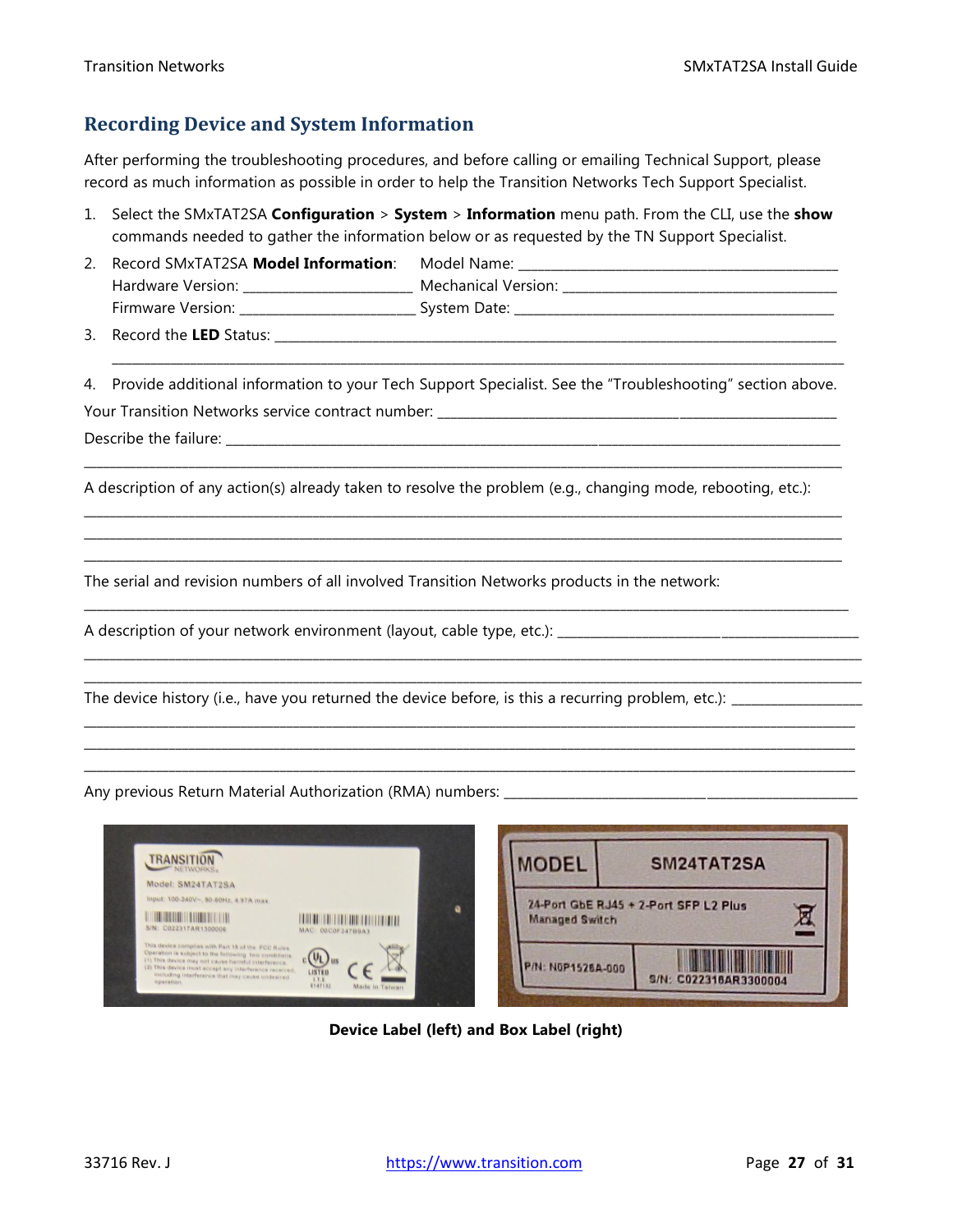### <span id="page-27-0"></span>**Limited Lifetime Warranty**

To return a defective product for warranty coverage, contact Transition Networks' technical support department for a return authorization number.

### <span id="page-27-1"></span>**Contact Us**

#### <span id="page-27-2"></span>Technical Support

Technical support is available 24-hours a day US and Canada: 1-800-260-1312

International: 00-1-952-941-7600

#### **Main Office**

```
tel: +1.952.941.7600 | toll free: 1.800.526.9267 | fax: 952.941.2322
sales@transition.com | techsupport@transition.com | customerservice@transition.com
Address
```
Transition Networks 10900 Red Circle Drive Minnetonka, MN 55343, U.S.A.

**Firmware**: Keep your products up to date by downloading the latest firmware. You must log in or create an account to download firmware. For further assistance contact us at +1.952.358.3601, 1.800.260.1312, or at [techsupport@transition.com.](mailto:techsupport@transition.com)

### <span id="page-27-3"></span>**Compliance Information**

#### **FCC Regulations**

This equipment has been tested and found to comply with the limits for a Class A digital device, pursuant to part 15 of the FCC rules. These limits are designed to provide reasonable protection against harmful interference when the equipment is operated in a commercial environment. This equipment generates, uses, and can radiate radio frequency energy and, if not installed and used in accordance with the instruction manual, may cause harmful interference to radio communications.

Operation of this equipment in a residential area is likely to cause harmful interference, in which case the user will be required to correct the interference at the user's own expense.

This device complies with part 15 of the FCC Rules. Operation is subject to the following two conditions: (1) This device may not cause harmful interference, and (2) this device must accept any interference received, including interference that may cause undesired operation.

#### **Canadian Regulations**

This digital apparatus does not exceed the Class A limits for radio noise for digital apparatus set out on the radio interference regulations of the Canadian Department of Communications.

Le présent appareil numérique n'émet pas de bruits radioélectriques dépassant les limites applicables aux appareils numériques de la Class A prescrites dans le Règlement sur le brouillage radioélectrique édicté par le ministère des Communications du Canada.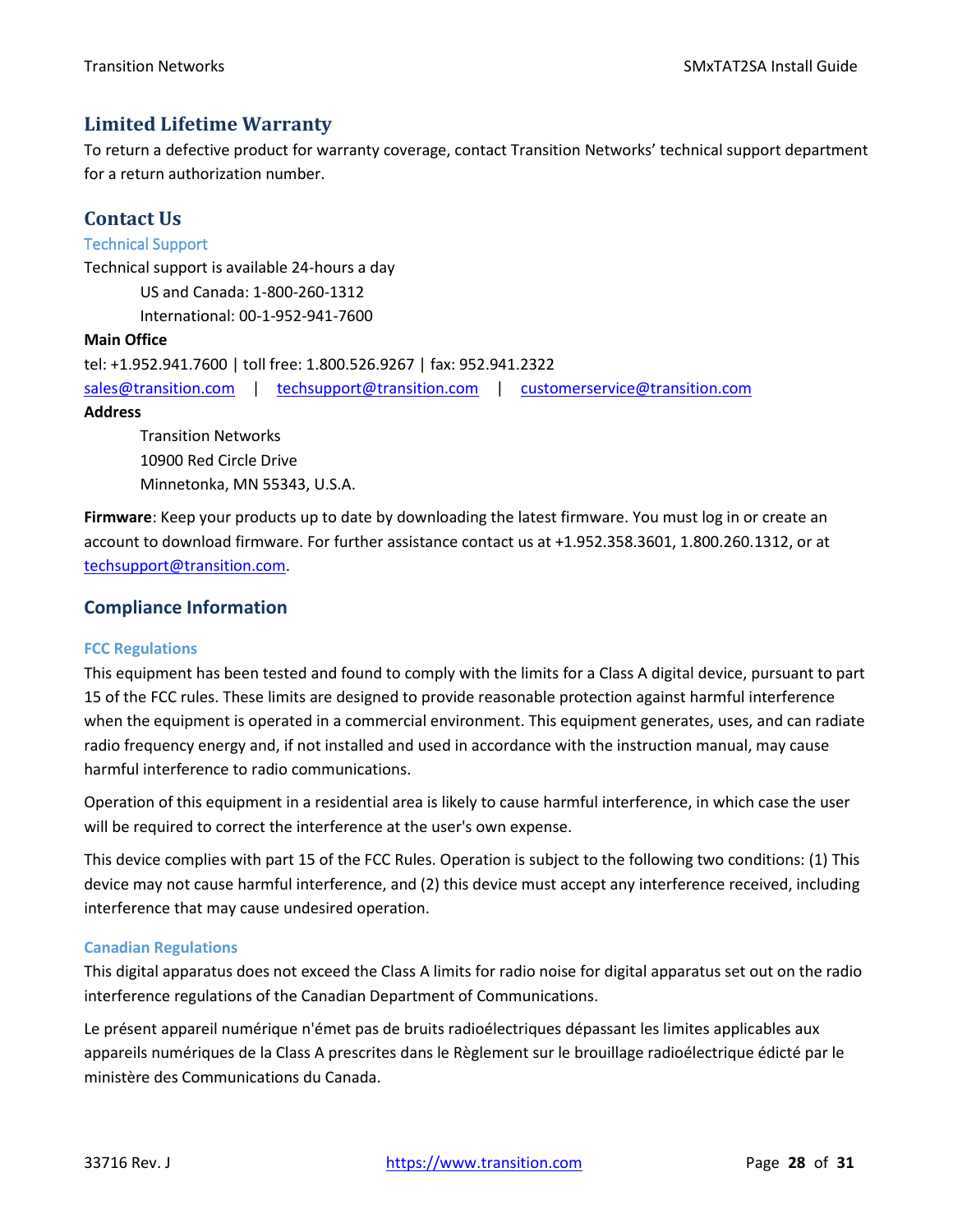#### **Declaration of Conformity (DoC)**

### **Declaration of Conformity** Manufacture's Name: Transition Networks, Inc. Manufacture's Address: 10900 Red Circle Drive, Minnetonka, Minnesota 55343 U.S.A. Declares that the product(s): SM8TAT2SA, SM16TAT2SA, SM24TAT2SA Conform(s) to the following Product Regulations: FCC Part 15 Class A, EN 55032:2012, EN 55024:2010 Directive 2014/30/EU, Directive 2015/863/EU Low-Voltage Directive 2014/35/EU IEC62368-1/EN62368-1 2011/65/EU EN 50581:2012 With the technical construction on file at the above address, this product carries the **CE Mark** I, the undersigned, hereby declare that the equipment specified above conforms to the above Directive(s) and Standard(s). Place: Minnetonka, Minnesota Date: July 28, 2021 Signature: *Stephen Anderson* Full Name: Stephen Anderson Position: Vice President of Engineering

#### **SMxTAT2SA EU Compliance**

The equipment is in accordance with the procedures as given in European Council Directive 2014/30/EU. The equipment Passed the test performed according to European Standard EN 55032:2012/AC:2013 Class A, EN61000-3-2:2014, EN 61000-3-3:2013 and EN 55024:2010 (IEC 61000-4-2 Edition 2.0 2008-12, IEC 61000-4-3 Edition 3.2 2010-04, IEC 61000-4-4 Edition 3.0 2012-04, IEC 61000-4-5 Edition 3.0 2014-05, IEC 61000-4-6 Edition 4.0 2013-10, IEC 61000-4-8 Edition 2.0 2009-09, IEC 61000-4-11 Edition 2.0 2004-03) and Australian Standard AS/NZS CISPR 32:2013 Class A.

#### **SMxTAT2SA Safety Compliance**

Standard: IEC62368-1 UL Listed

**SMxTAT2SA Summary of compliance with National Differences**:

Standard: IEC62368-1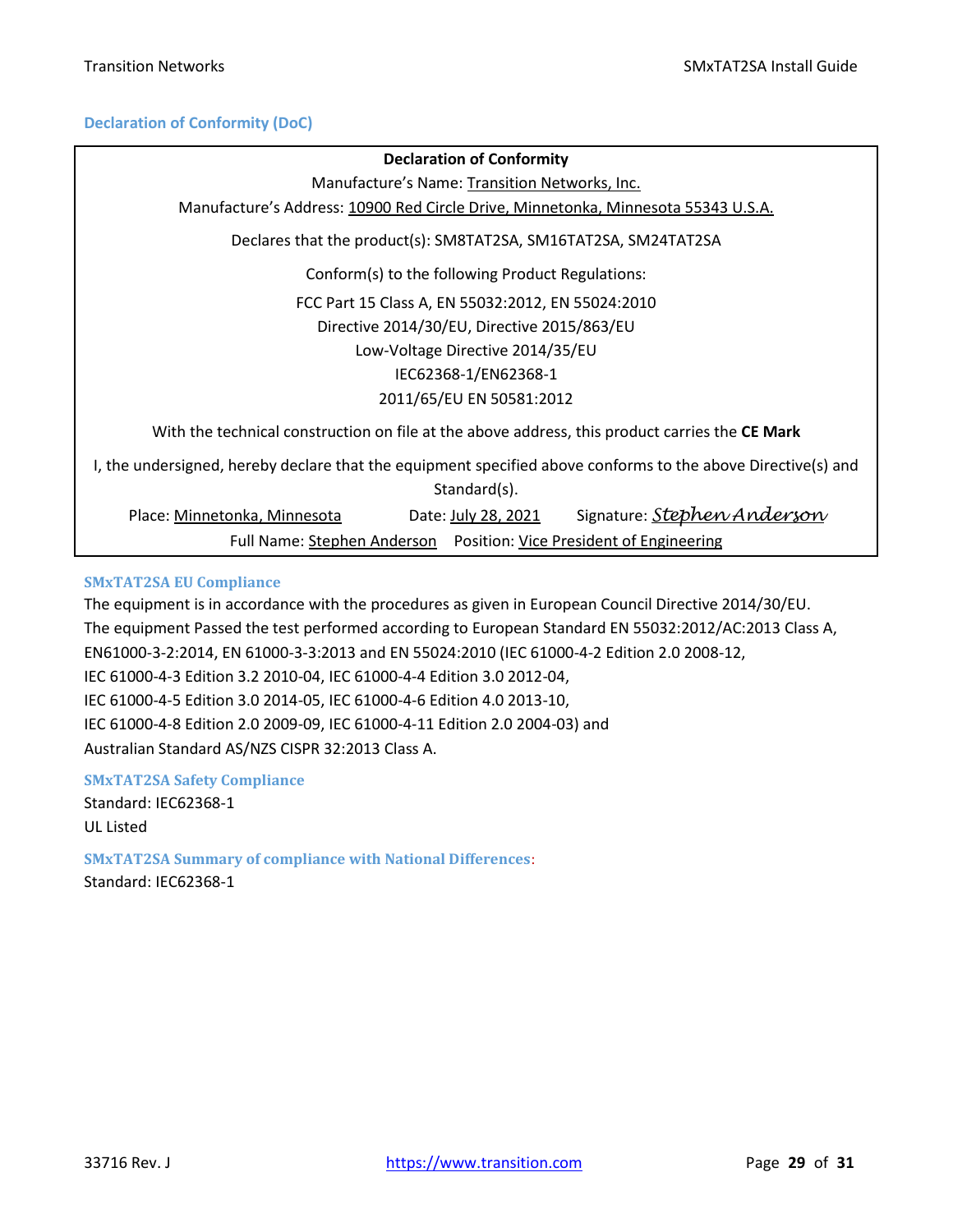This product fulfils the requirements of IEC62368-1

The equipment is in accordance with the procedures as given in European Council Directive 2014/30/EU. The equipment Passed the test performed according to European Standard EN 55032:2012/AC:2013 Class A, EN61000-3-2:2014, EN 61000-3-3:2013 and EN 55024:2010 (IEC 61000-4-2 Edition 2.0 2008-12, IEC 61000-4-3 Edition 3.2 2010-04, IEC 61000-4-4 Edition 3.0 2012-04, IEC 61000-4-5 Edition 2.0 2005-11, IEC 61000-4-6 Edition 4.0 2013-10, IEC 61000-4-8 Edition 2.0 2009-09, IEC 61000-4-11 Edition 2.0 2004-03) and Australian Standard AS/NZS CISPR 32:2013 Class A.

#### **SMxTAT2SA 47 CFR FCC Rules and Regulations**

<span id="page-29-0"></span>Part 15 Subpart B – Class A Digital Device and Canada Standard ICES-003 Issue 6, Class A

#### <span id="page-29-1"></span>**Electrical Safety Warnings**

#### **Electrical Safety**

**IMPORTANT**: This equipment must be installed in accordance with safety precautions.

**Elektrische Sicherheit**

**WICHTIG**: Für die Installation dieses Gerätes ist die Einhaltung von Sicherheitsvorkehrungen erforderlich. **Elektrisk sikkerhed**

**VIGTIGT**: Dette udstyr skal installeres i overensstemmelse med sikkerhedsadvarslerne.

**Elektrische veiligheid**

**BELANGRIJK**: Dit apparaat moet in overeenstemming met de veiligheidsvoorschriften worden geïnstalleerd.

**Sécurité électrique**

**IMPORTANT**: Cet équipement doit être utilisé conformément aux instructions de sécurité.

#### **Sähköturvallisuus**

**TÄRKEÄÄ**: Tämä laite on asennettava turvaohjeiden mukaisesti.

**Sicurezza elettrica**

**IMPORTANTE**: questa apparecchiatura deve essere installata rispettando le norme di sicurezza.

#### **Elektrisk sikkerhet**

**VIKTIG**: Dette utstyret skal installeres i samsvar med sikkerhetsregler.

**Segurança eléctrica**

**IMPORTANTE**: Este equipamento tem que ser instalado segundo as medidas de precaução de segurança.

#### **Seguridad eléctrica**

**IMPORTANTE**: La instalación de este equipo deberá llevarse a cabo cumpliendo con las precauciones de seguridad.

#### **Elsäkerhet**

**OBS!** Alla nödvändiga försiktighetsåtgärder måste vidtas när denna utrustning används.